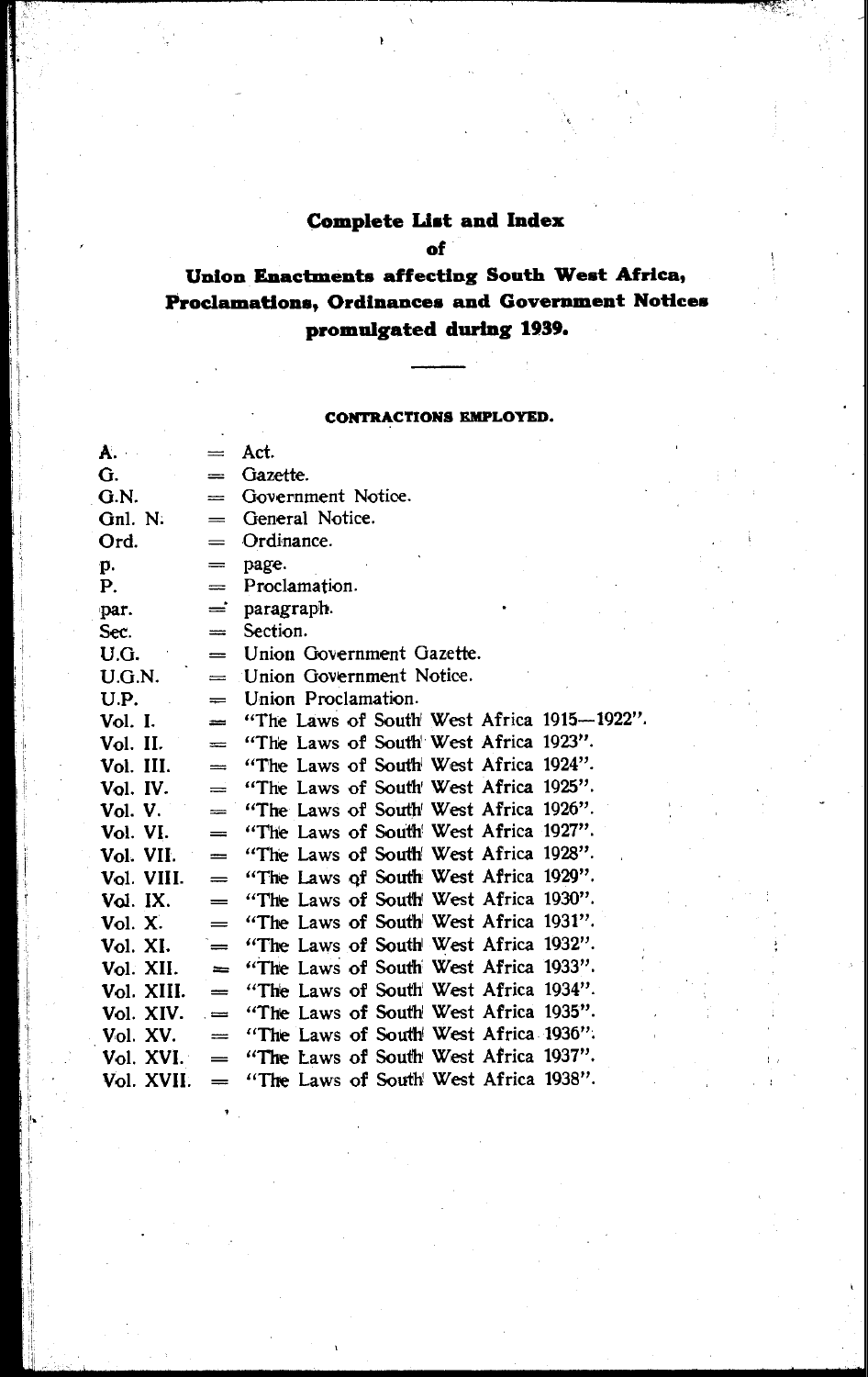| No.               | Date.    | Subject.                                                                                                                                                                 | Remarks.                   | Page.           |
|-------------------|----------|--------------------------------------------------------------------------------------------------------------------------------------------------------------------------|----------------------------|-----------------|
|                   |          | Part I: Union Legislation.                                                                                                                                               |                            |                 |
| Royal<br>Warrant  | 23/6/39  | Institution<br>of King's Medal for<br>Bravery.                                                                                                                           |                            | 2               |
| Act 26/<br>1939   | 14/6/39  | Aliens Registration Act, 1939.                                                                                                                                           |                            | 6.              |
| U.P. 100/<br>1939 | 19/5/39  | Incorporation of the South West<br>Africa Police in the South African<br>Police.                                                                                         |                            | 26.             |
| U.P. 103/<br>1939 | 2/6/39   | South<br>West<br>Africa<br>Constitution<br>Amendment Proclamation, 1939.                                                                                                 | Act 42/25<br>amended.      | 26.             |
| U.P. 147/<br>1939 | 21/7/39  | Eastern Caprivi Zipfel Administra-<br>tion Proclamation, 1939.                                                                                                           |                            | 28.             |
| U.P. 194/<br>1939 | 5/9/39   | Aliens Registration Act, 1939: Date<br>of Commencement.                                                                                                                  |                            | 32 <sup>.</sup> |
| U.P. 198/<br>1939 | 29/8/39  | Ports of Entry: South West Africa.                                                                                                                                       |                            | 32              |
| U.P. 201/<br>1939 | 14/9/39  | Proclamation relating to National<br>Emergency.                                                                                                                          |                            | 34              |
| U.P. 204/<br>1939 | 14/9/39  | Emergency Finance Regulations:<br>Application to the Mandated<br>Territory of South West Africa.                                                                         | U.G.N. 1386/39<br>applied. | 56.             |
| U.P. 205/<br>1939 | 18/9/39  | Proclamation relating to National<br>Emergency: Amendment of.                                                                                                            | U.P. 201/39<br>amended.    | 56.             |
| U.P. 211/<br>1939 | 27/9/39  | Proclamation relating to National<br>Emergency: Amendment of.                                                                                                            | U.P. 201/39<br>amended.    | 58              |
| U.P. 212/<br>1939 | 25/9/39  | Proclamation relating to National<br>Emergency: Amendment of                                                                                                             | U.P. 201/39<br>amended.    | 60.             |
| U.P. 234/<br>1939 | 9/10/39  | South Africa Defence Act, 1912,<br>No. 13 of 1912: Application to<br>the Mandated Territory of South<br>West Africa and Walvis Bay.                                      |                            | 62.             |
| U.P. 235/<br>1939 | 9/10/39  | Emergency<br>Finance<br>Regulations:<br>Consolidated Revenue Fund<br>Reference in Application to the<br>Mandated Territory<br>οf<br>South<br>West Africa and Walvis Bay. |                            | 66-             |
| U.P. 242/<br>1939 | 12/10/39 | Proclamation relating to National<br>Emergency: Amendment of.                                                                                                            | U.P. 201/39<br>amended.    | 68:             |
| U.P. 243/<br>1939 | 5/10/39  | Eastern Caprivi Zipfel Magisterial<br>District Proclamation, 1939.                                                                                                       |                            | 70.             |
| J.P. 263/<br>1939 | 25/10/39 | Proclamation relating to National<br>Emergency: Amendment of.                                                                                                            | U.P. 201/39<br>amended.    | 70-             |
|                   |          |                                                                                                                                                                          |                            |                 |

**VIII**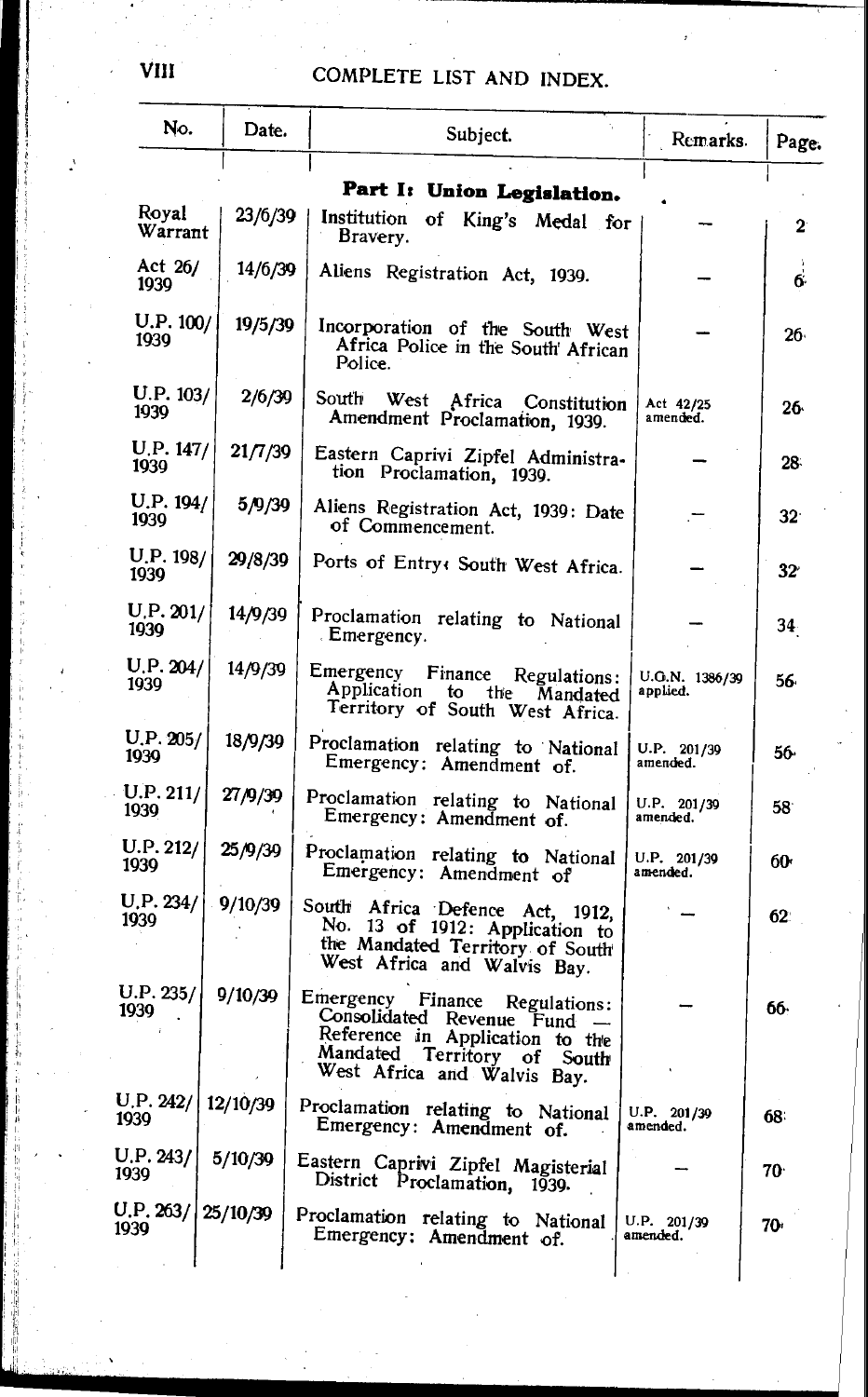| No.                                 | Date.    | <b>Subject.</b>                                                                                    | Remarks.                                        | Page. |
|-------------------------------------|----------|----------------------------------------------------------------------------------------------------|-------------------------------------------------|-------|
| U.P. 275/<br>1939                   | 25/10/39 | Appointment of Ports for Limited<br>Purposes.                                                      |                                                 | 72    |
| U.P. 279/<br>1939                   | 7/11/39  | Proclamation relating to National<br>Emergency: Amendment of.                                      | U.P. 201/39<br>amended.                         | 74    |
| U.P. 293/<br>1939                   | 22/11/39 | Mandated Territory of South West<br>Africa: Disqualification of Enemy<br>- Aliens.                 |                                                 | 76    |
| U.P. 294/<br>1939                   | 23/11/39 | Proclamation relating to National<br>Emergency: Amendment of.                                      | U.P. 201/39<br>amended.                         | 76    |
| <b>U.P.</b> 295/   23/11/39<br>1939 |          | Proclamation relating to National<br>Emergency: Amendment of.                                      | U.P. 201/39<br>amended.                         | 80    |
| U.P. 297/1<br>1939                  | 25/11/39 | External Censorship: Regulations<br>for Establishment of.                                          |                                                 | 82    |
| U.P. 309/<br>1939                   | 5/12/39  | Mandated Territory of South West<br>Africa: Suspension of Political<br>Rights of Interned Persons. |                                                 | 86    |
| U.P.316/<br>1939                    | 7/12/39  | National Emergency Regulations:<br>Merchant Shipping Control.                                      | U.P. 201/39<br>amended.                         | 86    |
| $U$ . P. 317/<br>1939               | 5/12/39  | Proclamation relating to National<br>Emergency: Amendment of.                                      | U.P. 201/39<br>amended.                         | 90    |
| U.P.318/<br>1939                    | 7/12/39  | Proclamation relating to National<br>Emergency: Amendment of.                                      | U.P. 201/39<br>amended.                         | 90    |
| <b>U.P.</b> 331/<br>1939            | 19/12/39 | Administration of the Property, etc.,<br>of certain persons absent from<br>South West Africa.      |                                                 | 92    |
| <b>U.P.</b> 334/<br>1939            | 20/12/39 | Proclamation relating to National<br>Emergency: Amendment of.                                      | U.P. 201/39<br>amended.                         | 96    |
| U.G.N.<br>7/1939                    | 28/12/38 | Aliens Act, 1937: Appointment of<br>Member of the Immigrants Selec-<br>tion Board.                 | Not printed.<br>G. 775, p. 1661                 |       |
| U.G.N.<br>40/1939                   | 13/1/39  | Registration of Medical and Dental<br>Students.                                                    | U.O.N. 45/31, as<br>amended further<br>amended. | 104   |
| U.G.N.<br>-68/1939                  | 20/1/39  | Registration of Births, Marriages<br>and Deaths: Prescribed Forms.                                 | U.G.N. 1181/34<br>amended.                      | 104   |
| U.G.N.<br>447/1939                  | 31/3/39  | Medical and Dental Degrees entit-<br>ling Registration.                                            | Not printed.<br>Q. 789, p. 1832.                |       |
| U.G.N.<br>448/1939                  | 31/3/39  | S.A. Pharmacy Board: Rules re-<br>garding Institutions.                                            | Not printed.<br>G. 789, p. 1833.                |       |
| U.G.N.<br>455/1939                  | 28/3/39  | Aliens Act, 1937: Amendment to<br>Regulations.                                                     | U.G.N. 161/37<br>amended.                       | 114   |
|                                     |          |                                                                                                    |                                                 |       |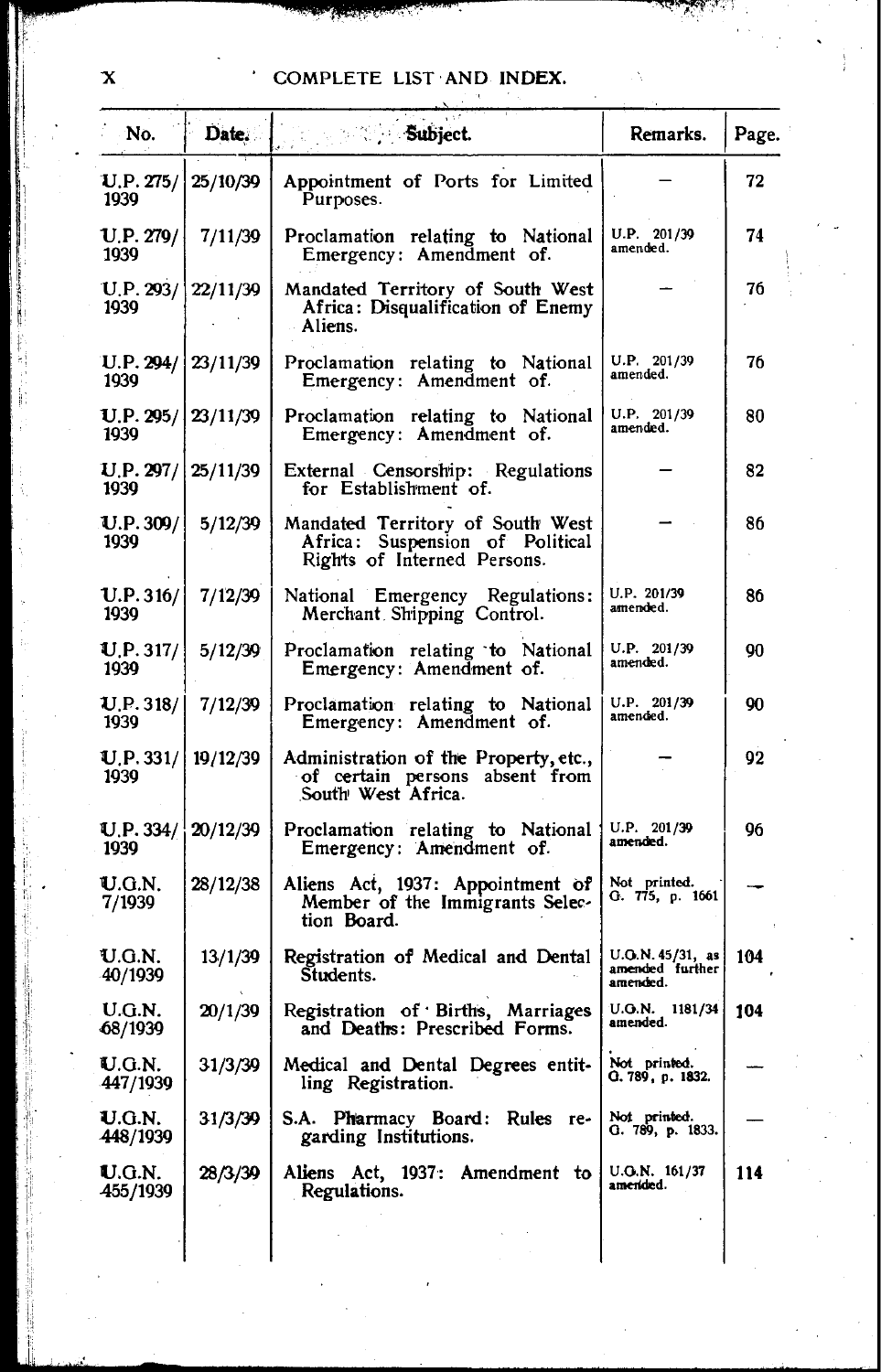| No.                       | Date.    | Subject.                                                                                                                                                       | Remarks.                                          | Page. |
|---------------------------|----------|----------------------------------------------------------------------------------------------------------------------------------------------------------------|---------------------------------------------------|-------|
| U.G.N.<br>492/1939        | 3/4/39   | Aliens Act, 1937: Appointment of<br>a Member of<br>the Immigrants<br>Selection Board.                                                                          | Not printed.<br>G. 789, p. 1833.                  |       |
| <b>U.G.N.</b><br>728/1939 | 26/5/39  | Rules<br>Registration of<br>for the<br>Krankenpflegerin: Amendment.                                                                                            | Not printed.<br>G. 797, p. 1928.                  |       |
| U.G.N.<br>1324/1939       | 1/9/39   | Medical, Dental and Pharmacy Act,<br>No. 13 of 1928: Amendment to<br>Therapeutic Substances<br>Regula-<br>tions.                                               | U.G.N. 1131/35,<br>as amended<br>further amended. | 116   |
| U.G.N.<br>1386/1939       | 9/9/39   | Emergency Finance Regulations.                                                                                                                                 | Not printed.<br>G. 814, p. 2259.                  |       |
| U.G.N.<br>1425/1939       | 15/9/39  | Aliens Registration Act: Regulations.                                                                                                                          |                                                   | 118   |
| U.G.N.<br>1426/1939       | 16/9/39  | Emergency Finance<br>Regulations:<br>Amendment of.                                                                                                             | Not printed.<br>G. 814, p. 2263.                  |       |
| U.G.N.<br>1427/1939       | 16/9/39  | Authorized Dealers in terms of the<br>Emergency Finance Regulations:<br>Appointment of.                                                                        | Not printed.<br>G. 814, p. 2264.                  |       |
| U.G.N.<br>1428/1939       | 16/9/39  | Emergency Finance<br>Regulations:<br>Exemptions.                                                                                                               | do.                                               |       |
| U.G.N.<br>1475/1939       | 22/9/39  | Persons Prohibited from Leaving<br>the Union or Mandated Territory.                                                                                            | Not printed.<br>O. 816, p. 2278.                  |       |
| U.G.N.<br>1501/1939       | 29/9/39  | Correction of Proclamation relating<br>to National Emergency, No. 201<br>of 1939.                                                                              | Not printed.<br>G. 817, p. 2290.                  |       |
| U.G.N.<br>1561/1939       | 7/10/39  | Notice under Section three of the<br>Annexure to the Proclamation<br>relating to National Emergency,<br>No. 201 of 1939.                                       | do.                                               |       |
| U.G.N.<br>1562/1939       | 11/10/39 | Emergency Finance<br>Regulations:<br>Amendment of.                                                                                                             | Not printed.<br>G. 818, p. 2306.                  |       |
| U.G.N.<br>1597/1939       | 9/9/39   | Aliens<br>Registration Act,<br>1939:<br>Amendment of Regulations.                                                                                              | U.G.N. 1425/39  <br>amended.                      | 136   |
| U.G.N.<br>1606/1939       | 14/10/39 | Notice under Section three of the<br>Annexure to the Proclamation<br>relating to National Emergency,<br>No. 201 of 1939: Amendment of.                         | Not printed.<br>G. 818, p. 2307.                  |       |
| U.G.N.<br>1607/1939       | 5/10/39  | Eastern Caprivi Zipfel: Native Com-<br>missioner's Court.                                                                                                      |                                                   | 136   |
| U.G.N.<br>1608/1939       | 5/10/39  | Appointment of Magistrate and Na-<br>tive Commissioner and Assistant<br>Magistrate and Assistant Native<br>Commissioner of Eastern Caprivi<br>Zipfel District. | Not printed.<br>G. 817, p. 2291.                  |       |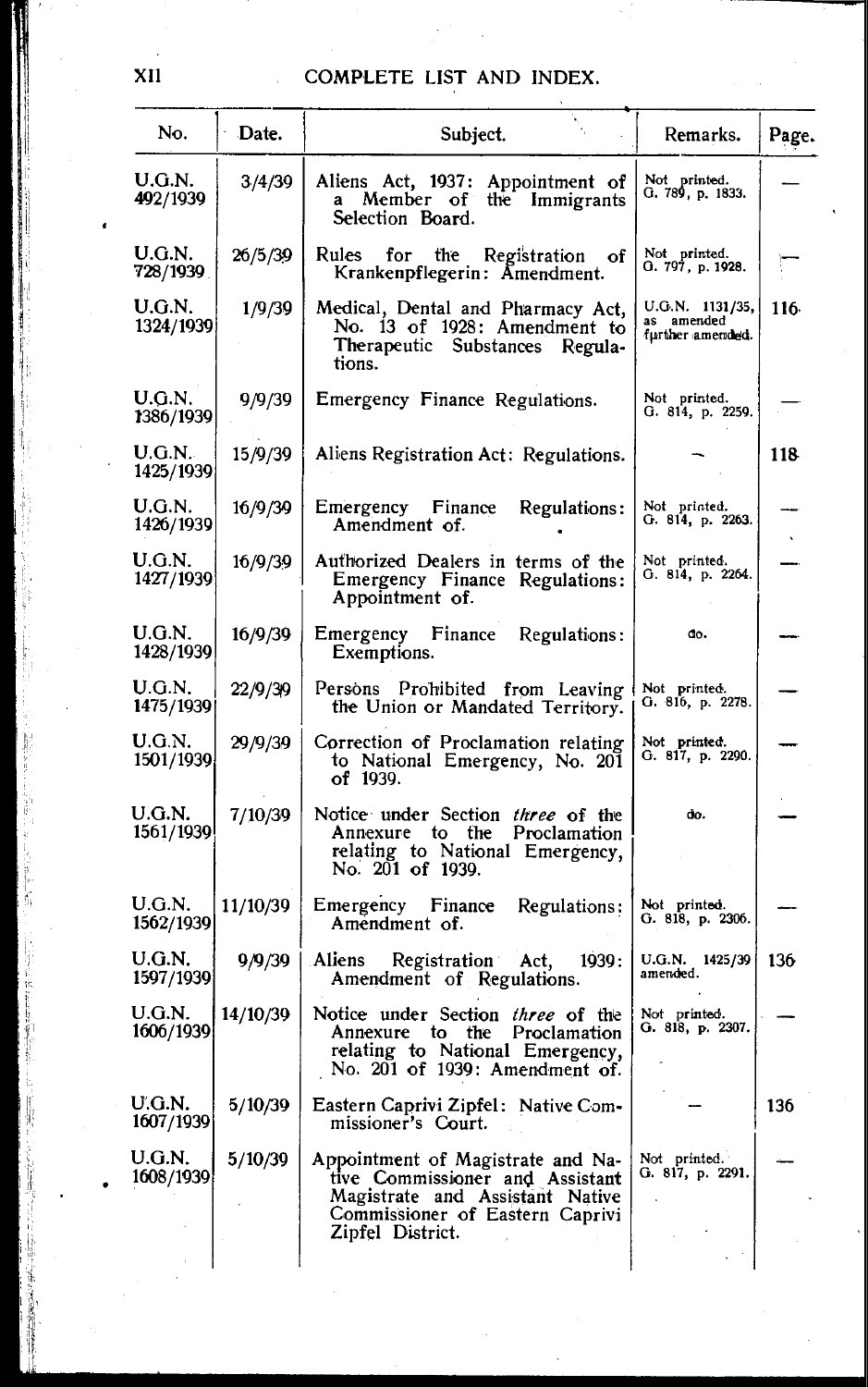# **AND INDEX.**

|                            | Date.    | <b>Subject</b>                                                                                                    | Remarks.                         | Page.   |
|----------------------------|----------|-------------------------------------------------------------------------------------------------------------------|----------------------------------|---------|
| U.G.N.<br>1609/1939        | 5/10/39  | of Gaol: Katima<br>Establishment<br>Mulilo.                                                                       | Not printed.<br>G. 817, p. 2291. |         |
| U.G.N.<br>1705/1939        | 23/10/39 | 1939:<br>Registration Act,<br>Aliens<br>Regulations - Correction.                                                 | Not printed.<br>Q.820, p.2335.   |         |
| <b>U.G.N.</b><br>1773/1939 | 10/11/39 | Establishment of South West Africa<br>Command.                                                                    |                                  | $136 -$ |
| <b>U.G.N.</b><br>1793/1939 | 7/11/39  | 1939 :<br>Registration Act,<br>Aliens<br>Appointment of Registering Of-<br>ficers.                                | Not printed.<br>G. 821, p. 2353. |         |
| U.G.N.<br>1824/1939        | 17/11/39 | Rules for Training and Examination<br>of Medical and Surgical Nurses.                                             | Not printed.<br>G. 824, p. 2375. |         |
| <b>U.G.N.</b><br>1881/1939 | 24/11/39 | War Supplies Directorate: Appoint-<br>ment of Director-General, Direc-<br>tors and Secretary.                     | Not printed.<br>G. 823, p. 2373. |         |
| U.G.N.<br>1883/1939        | 28/11/39 | Controller of Censorship: Appoint-<br>ment of.                                                                    | do.                              |         |
| U.G.N.<br>1938/1939        | 1/12/39  | Correction of Proclamation No. 294<br>of 1939, dated 23rd November,<br>1939: National Emergency Regu-<br>lations. | Not printed.<br>G. 824, p. 2376. |         |
| <b>U.G.N.</b><br>1977/1939 | 8/12/39  | Establishment of Unit of the Active<br>Citizen Force: South West Africa<br>Command.                               |                                  | $138 -$ |
| U.G.N.<br>1993/1939        | 8/12/39  | Appointment of Walvis Bay Har-<br>bour Advisory Board.                                                            | Not printed.<br>G. 825, p. 2395. |         |
| U.G.N.<br>2042/1939        | 22/12/39 | Emergency Finance Regulations:<br>Amendment of.                                                                   | do.                              |         |

### Part II: Proclamations.

| P. 1 | 10/1/39 | Mining Law Amendment Proclama-<br>tion, 1939.                                     | Imperial Mining<br>Ordinance of<br>$8/8/05$ as<br>amended further<br>amended. | $142^-$ |
|------|---------|-----------------------------------------------------------------------------------|-------------------------------------------------------------------------------|---------|
| P. 2 | 14/1/39 | Further Prorogation and Summon-<br>ing of the Legislative Assembly.               |                                                                               | 142.    |
| P. 3 | 13/1/39 | District Roads, District Swakop-<br>mund: Deviation and Closing of.               | P. 19/29<br>amended.                                                          | 144     |
| P. 4 | 13/1/39 | Native Labour Regulations (Mines<br>and Works) Amendment Procla-<br>mation, 1939. | P. 3/17<br><b>as</b><br>amended further<br>amended.                           | 146-    |
| P.5  | 13/1/39 | Criminal Procedure and Evidence<br>Amendment Proclamation, 1939.                  | P. 30/35<br>amended.                                                          | 148.    |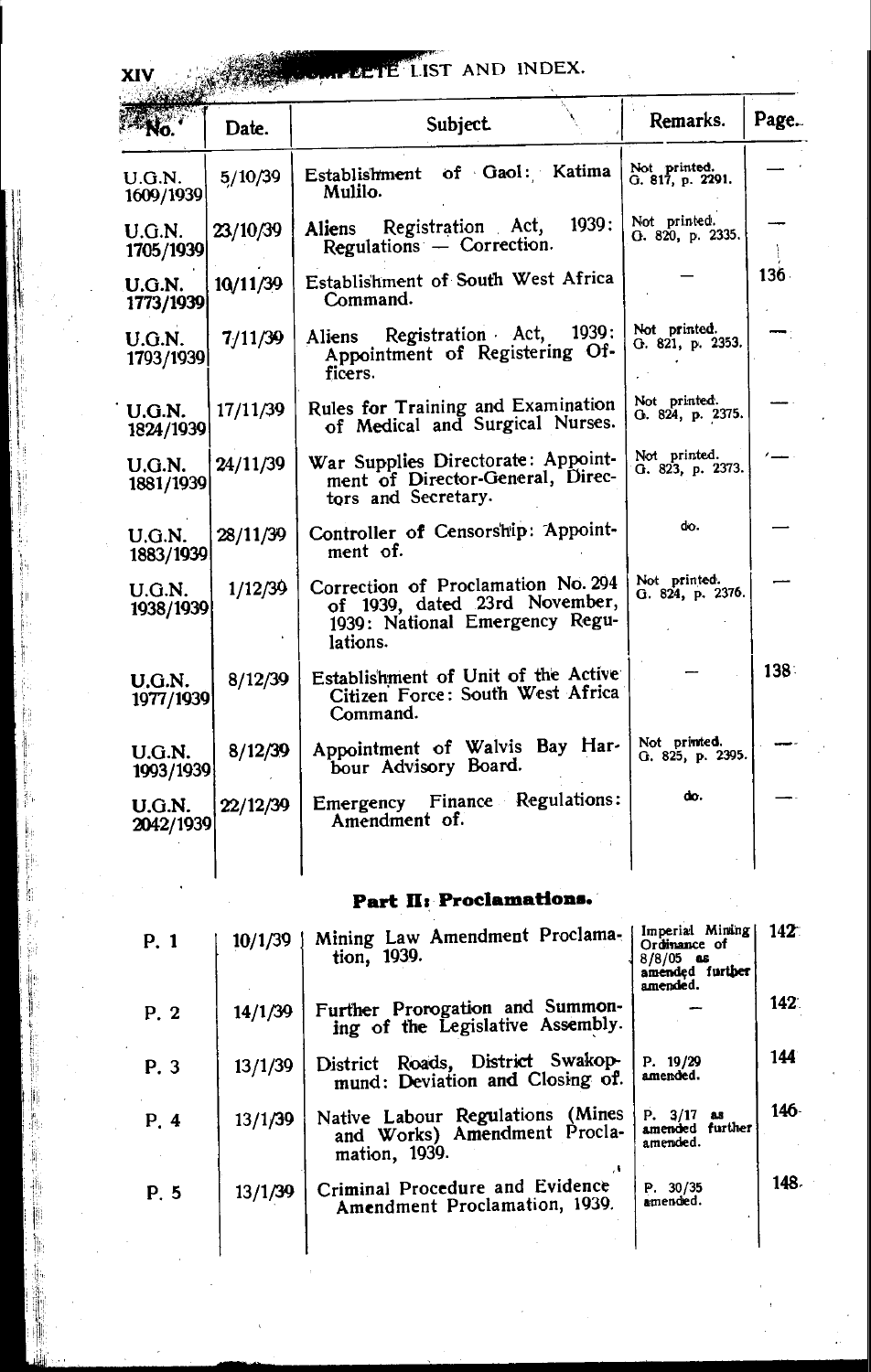| No.   | Date.   | Subject.                                                                                 | Remarks.                                                                                                                             | Page. |
|-------|---------|------------------------------------------------------------------------------------------|--------------------------------------------------------------------------------------------------------------------------------------|-------|
| P. 6  | 13/1/39 | Native Reserves Trust Funds Ad-<br>ministration Amendment Procla-<br>mation, 1939.       | P. 9/24 as<br>amended by<br><b>P.</b><br>15/28 further<br>amended.                                                                   | 150   |
| P. 7  | 13/1/39 | Vagrancy Proclamation, 1920:<br>Extension to the Rehoboth Gebiet.                        | P. 25/20 ex-<br>tended.                                                                                                              | 150   |
| P. 8  | 27/1/39 | District Roads, District Grootfon-<br>tein: Amendment of Proclamation<br>No. 12 of 1938. | P. 12/38<br>amended.                                                                                                                 | 152   |
| P. 9  | 28/2/39 | Constitution of Village Management<br>Board Area, Karasburg.                             |                                                                                                                                      | 152   |
| P. 10 | 20/1/39 | Outjo and Kaokoveld Magisterial<br>Districts Proclamation, 1939.                         | P. 40/20<br>amended.                                                                                                                 | 154   |
| P. 11 | 31/3/39 | Mining Law Amendment Proclama-<br>mation, 1939.                                          | Imperial Mining<br>Ordinance of<br>$8/8/05$ as<br>amended further<br>amended.                                                        | 158   |
| P. 12 | 28/3/39 | Land Bank Amendment Proclama-<br>tion, 1939.                                             | P. 22/35<br>amended.                                                                                                                 | 160   |
| P. 13 | 30/3/39 | District Roads, District Rehoboth:<br>Proclamation of.                                   |                                                                                                                                      | 160   |
| P. 14 | 30/3/39 | Education Amendment Proclamation,<br>1939.                                               | P. $16/26$<br>amended.                                                                                                               | 162   |
| P. 15 | 30/3/39 | District Roads, District Grootfon-<br>tein: Deviation and Closing of.                    | P. 34/30<br>amended.                                                                                                                 | 162   |
| P. 16 | 24/3/39 | Main and District Roads, District<br>Outjo: Proclamation, Deviation<br>and Closing of.   | P. 5/31 amended.                                                                                                                     | 164   |
| P. 17 | 18/4/39 | Diamond Industry Protection Pro-<br>clamation, 1939.                                     | P. $26/22$ , P. 14/<br>24, P. 18/26, P.<br>17/29, P. 10/32,<br>P. 20/34, P.<br>4/35, P. 19/36,<br>P. 17/37 and P.<br>14/38 repealed. | 168   |
| P. 18 | 13/1/39 | Local Limits of Magisterial Dis-<br>tricts: Alteration of.                               | P. 40/20<br>amended.                                                                                                                 | 198   |
| P. 19 | 29/4/39 | Legislative<br>of<br>the<br>Prorogation<br>Assembly.                                     |                                                                                                                                      | 214   |
| P. 20 | 24/3/39 | Establishment of a Municipality at<br>Otjiwarongo.                                       |                                                                                                                                      | 214   |
| P. 21 | 11/5/39 | Karakul Pelt Export Duty Procla-<br>mation, 1939.                                        |                                                                                                                                      | 216   |
| P. 22 | 9/5/39  | Proclama-<br>Education Amendment<br>tion, 1939.                                          | P. $16/26$ as<br>amended further<br>amended.                                                                                         | 222   |
|       |         |                                                                                          |                                                                                                                                      |       |

xvi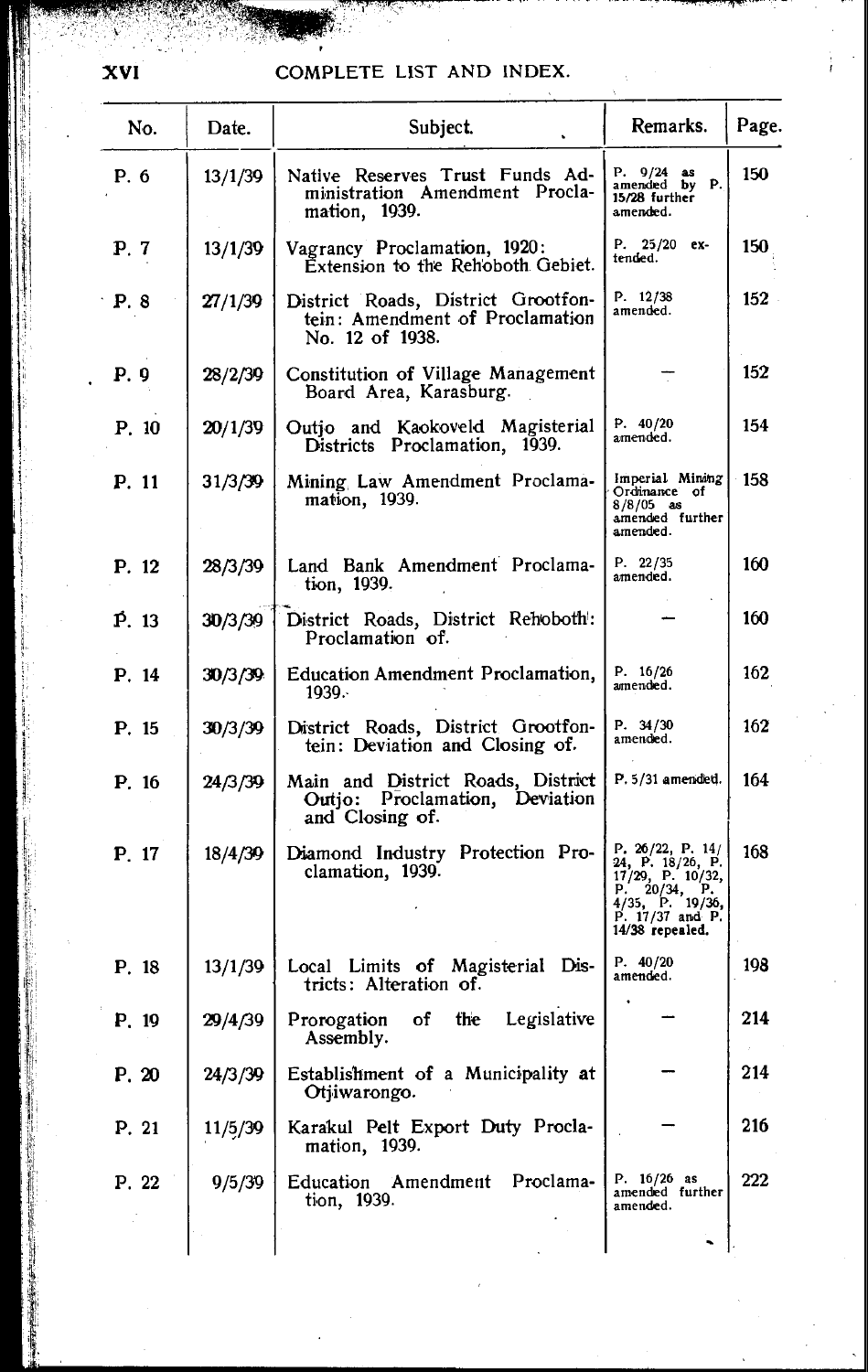| No.   | <b>Date.</b> | Subject.                                                                                                                                        | Remarks.                                                                                                                                    | Page. |
|-------|--------------|-------------------------------------------------------------------------------------------------------------------------------------------------|---------------------------------------------------------------------------------------------------------------------------------------------|-------|
| P.23  | 2/5/39       | Natives Trust Funds Proclamation,<br>1939.                                                                                                      |                                                                                                                                             | 222   |
| P. 24 | 8/6/39       | Commission of Enquiry regarding<br>the Native Beer Hall in Wind-<br>hoek Urban Location, and Native<br>Labour Requirements in<br>Wind-<br>hoek. |                                                                                                                                             | 232   |
| P. 25 | 9/6/39       | Diamond Industry Protection Pro-<br>clamation, 1939, Amendment Pro-<br>clamation, 1939.                                                         | P. 17/39<br>amended.                                                                                                                        | 234   |
| P. 26 | 19/6/39      | Commission of Enquiry regarding<br>the Native Beer Hall in Wind-<br>. hoek Urban Location.                                                      | P. 24/39<br>repealed.                                                                                                                       | 234   |
| P. 27 | 12/6/39      | Karibib District declared Cattle Im-<br>provement Area.                                                                                         |                                                                                                                                             | 236   |
| P.28  | 16/6/39      | Petrol Sales Tax Amendment Pro-<br>clamation, 1939.                                                                                             | Ord. 15/37<br>amended.                                                                                                                      | 236   |
| P. 29 | 19/6/39      | Workmen's Compensation Amend-<br>ment Proclamation, 1939.                                                                                       | P. $27/24$ as<br>amended further<br>amended.                                                                                                | 236   |
| P. 30 | 17/6/39      | Main Roads, Districts Grootfontein<br>and Outjo: Proclamation of.                                                                               | P. 5/31 and P.<br>22/29 amended.                                                                                                            | 240   |
| P. 31 | 24/6/39      | Prorogation<br>оf<br>the<br>Legislative<br>Assembly.                                                                                            |                                                                                                                                             | 240   |
| P. 32 | .5/7/39      | Dairy Products Marketing Procla-<br>mation, 1939.                                                                                               | Ord. 16/31<br>amended.                                                                                                                      | 242   |
| P. 33 | 8/7/39       | Otavifontein Periodical Court:<br>Appointment of Otavi as place<br>for holding of Court.                                                        | P: 15/20<br>amended.                                                                                                                        | 246   |
| P. 34 | 14/7/39      | Karakul Pelt Export Duty Amend-<br>ment Proclamation, 1939.                                                                                     | P. 21/39<br>repealed.                                                                                                                       | 246   |
| P.35  | 19/7/39      | Periodical Court at Seeis in the<br>District of Windhoek: Alteration<br>of Local Limits.                                                        | P. $64/20$ as<br>amended by P.<br>30/30 further<br>amended.                                                                                 | 256   |
| P. 36 | 19/7/39      | Periodical Court at Hatsamas in<br>the District of Windhoek:<br>Appointment of, and Prescription<br>of Local Limits.                            |                                                                                                                                             | 260   |
| P. 37 | 26/7/39      | Deeds Registry Proclamation, 1939.                                                                                                              | Sec. 13 of P.<br>$21/19$ , Secs.<br>$\mathbf{r}$<br>ando 2 of<br>Р.<br>8/20, Proviso to<br>Sec. 21 of P.<br>78/20 and P.10/<br>23 repealed. | 262   |
|       |              |                                                                                                                                                 |                                                                                                                                             |       |

XVIII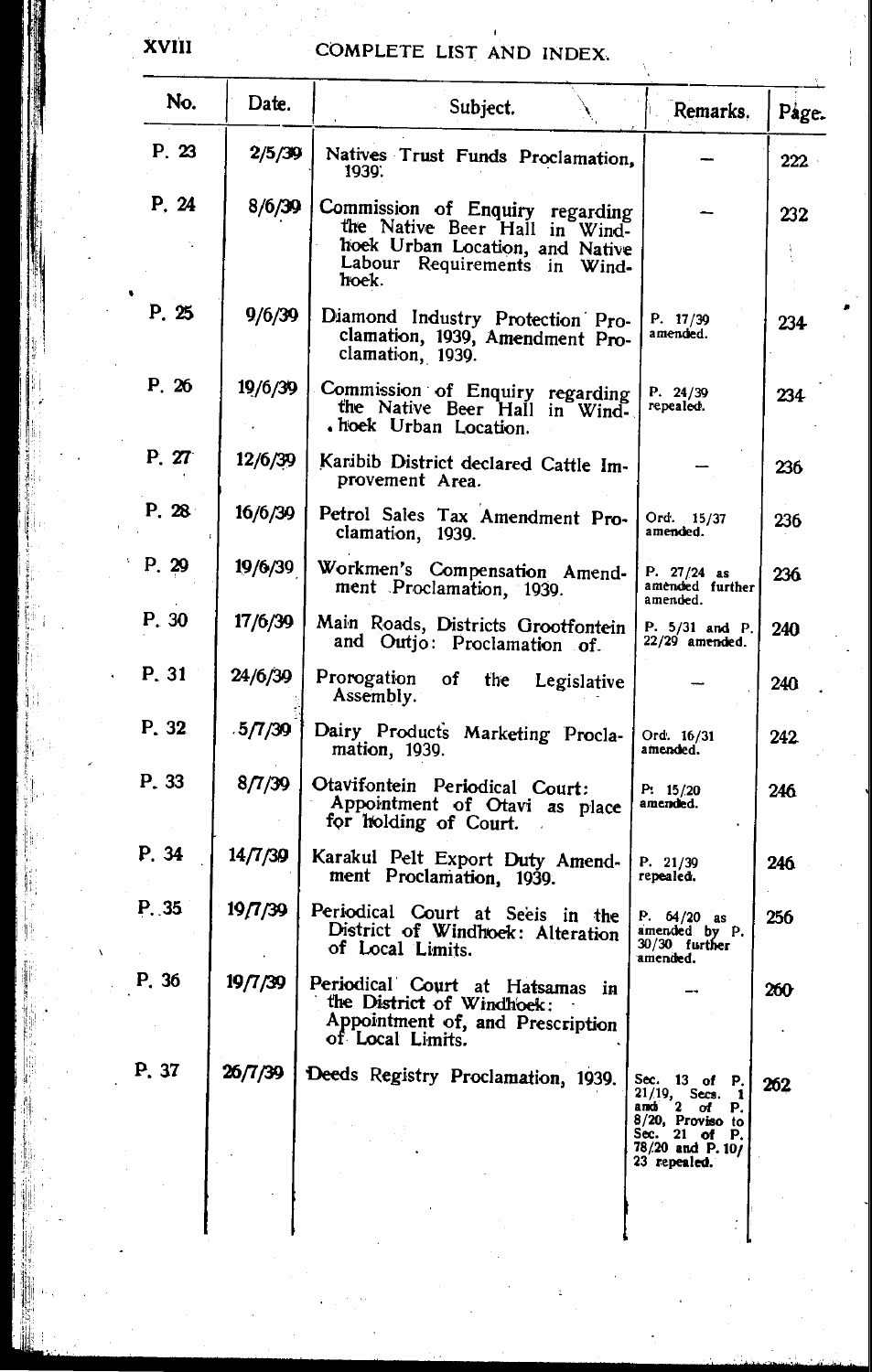| No.   | ∙ Date.  | Subject.                                                                                    | Remarks.                                                                               | Page. |
|-------|----------|---------------------------------------------------------------------------------------------|----------------------------------------------------------------------------------------|-------|
| P. 38 | 21/8/39  | District Roads, District Grootfon-<br>tein: Proclamation and Closing of.                    | P. $27/28$ as<br>amended by<br>P. $22/29$ and P.<br>$24/30$ further<br>amended.        | 340   |
| P. 39 | 2/9/39   | Currency and Banking Temporary<br>Amendment Proclamation, 1939.                             | P. $29/30$ , and<br>A. $30/11$ as<br>amended and<br>applied further<br>amended.        | 342   |
| P.40  | 21/8/39  | Village Management Board Area,<br>Warmbad: Abolition of.                                    |                                                                                        | 344   |
| P. 41 | 21/8/39  | District Road, District Gibeon:<br>Proclamation of.                                         |                                                                                        | 344   |
| P. 42 | 21/8/39  | District Road, District Gibeon:<br>Proclamation of.                                         |                                                                                        | 344   |
| P. 43 | 21/8/39  | District Road, District Maltahohe:<br>Proclamation of.                                      |                                                                                        | 346   |
| P. 44 | 21/8/30  | District Roads, District Maltahohe:<br>Proclamation and Closing of.                         |                                                                                        | 346   |
| P. 45 | 26/9/39  | Further Prorogation of the Legis-<br>lative Assembly.                                       |                                                                                        | 348   |
| P. 46 | 14/10/39 | Witvlei Periodical Court Area, Dis-<br>trict Gobabis declared Cattle Im-<br>provement Area. |                                                                                        | 348   |
| P. 47 | 14/10/39 | Cattle Improvement Area in Gobabis<br>District: Alteration of Local Limits.                 | P. $22/31$<br>amended.                                                                 | 352   |
| P. 48 | 16/10/39 | District Road, District Otjiwarongo:<br>Proclamation of.                                    |                                                                                        | 354   |
| P. 49 | 16/10/39 | District Roads, District Omaruru:<br>Closing of.                                            | P. 19/30<br>amended.                                                                   | 356   |
| P.50  | 16/10/39 | Dairy Products Marketing Amend-<br>ment Proclamation, 1939.                                 | P. 32/39 and<br>Ord. 16/31<br>amended.                                                 | 356   |
| P. 51 | 17/10/39 | <b>Education Proclamation Amendment</b><br>Proclamation, 1939.                              | P. $16/26$ as<br>amended by P.<br>38/31, P. 14/37<br>amod P. 14/39<br>further amended. | 360   |
| P. 52 | 17/10/39 | Rehoboth Affairs Proclamation, 1939.                                                        |                                                                                        | 360   |
| P. 53 | 16/10/30 | Estate Duty Amendment Proclama-<br>tion, 1939.                                              | P. 24/20.<br>amended.                                                                  | 362   |
| P. 54 | 27/10/39 | Police Offences (Rehoboth Gebiet)<br>Amendment Proclamation, 1939.                          | P. 5/37 amended.                                                                       | 364   |
|       |          |                                                                                             |                                                                                        |       |

XX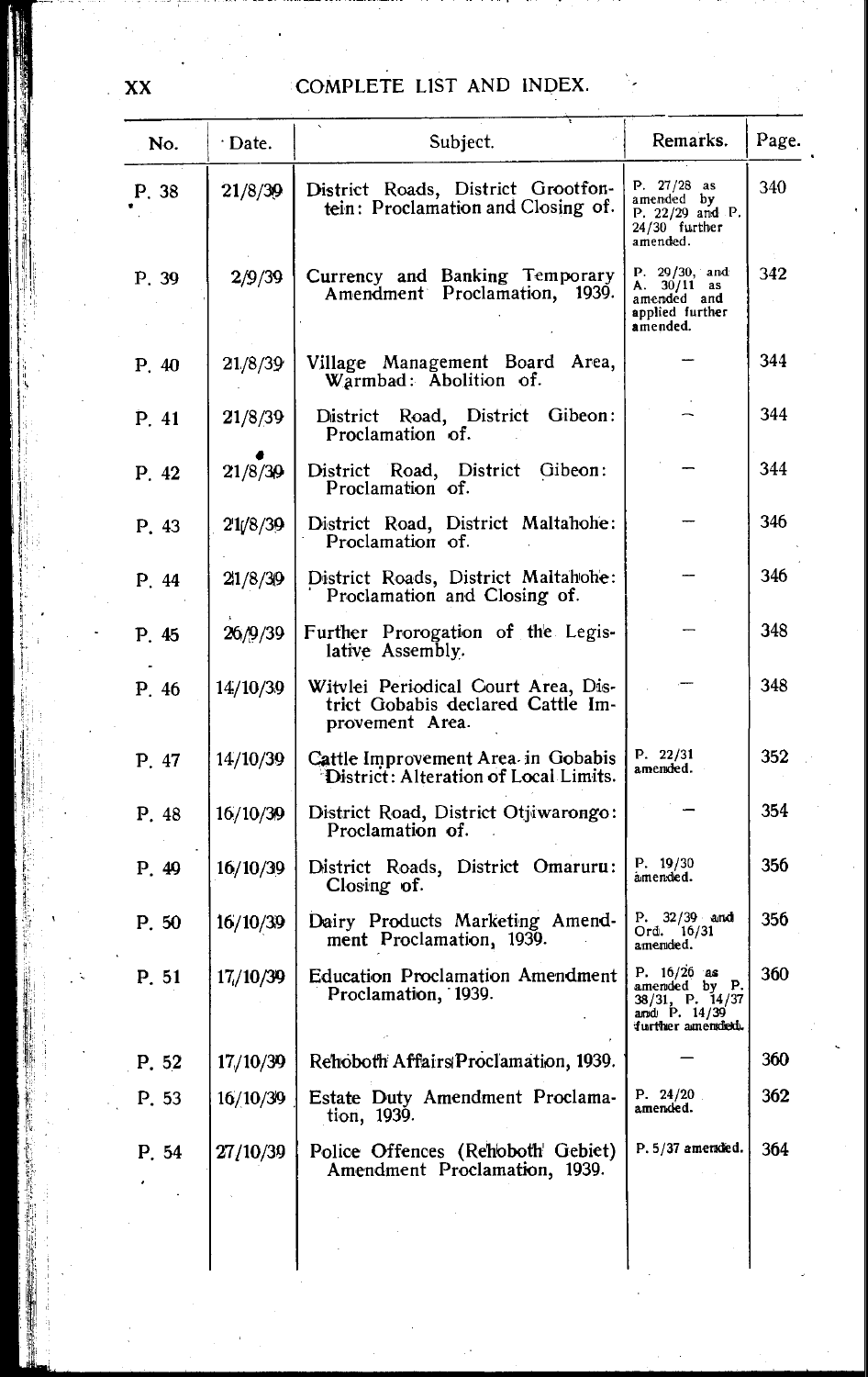| No.   | Date.    | Subject.                                                                                                 | Remarks.             | Page. |
|-------|----------|----------------------------------------------------------------------------------------------------------|----------------------|-------|
| P. 55 | 3/11/39  | Contribution towards Fencing Costs<br>(Suspension) Proclamation, 1939.                                   |                      | 364   |
| P. 56 | 6/11/39  | Proclamation of Karasburg Town-<br>ship: Amendment of Conditions<br>of Approval.                         | P. 27/38<br>amended. | 366   |
| P. 57 | 25/11/39 | Election of Members of the Fourth<br>Legislative Assembly: Fixing of<br>Day on which Poll will be taken. |                      | 366   |
|       |          |                                                                                                          |                      |       |

### Part III: Ordinances,

| Ord. 1     | 31/3/39 | Additional Appropriation (1938-'39)<br>Ordinance, 1939.    |                                                                                               | 370 |
|------------|---------|------------------------------------------------------------|-----------------------------------------------------------------------------------------------|-----|
| Ord. 2     | 16/5/39 | Unauthorised Expenditure<br>(1937–'38) Ordinance, 1939.    |                                                                                               | 372 |
| Ord. $3$ . | 16/5/39 | Appropriation (1939-'40) Ordinance,<br>1939.               |                                                                                               | 374 |
| Ord. 4     | 16/5/30 | Cinematographic Film Amendment<br>Ordinance, 1939.         | Ord. 9/28<br>amended.                                                                         | 378 |
| Ord. 5     | 16/5/39 | Karakul Industry Development<br>Ordinance, 1939.           |                                                                                               | 378 |
| Ord. 6     | 27/5/39 | Liquor Licensing Amendment Ordi-<br>nance, 1939.           | P. 6/20 amended.                                                                              | 380 |
| Ord. 7     | 27/5/39 | Stamp Duties and Fees Amendment<br>Ordinance, 1939.        | A. $30/11$ as<br>applied by P.<br>13/15 amended.                                              | 382 |
| Ord. 8     | 27/5/39 | Agricultural Pests Further Amend-<br>ment Ordinance, 1939. | Ord. 11/27 as<br>amended by Ord.<br>9/38 further<br>amended.                                  | 384 |
| Ord. 9     | 27/5/39 | Municipal Amendment Ordinance,<br>1939.                    | Ord. 24/35<br>amended.                                                                        | 384 |
| Ord. 10    | 27/5/39 | Diseases of Stock Amendment Ordi-<br>nance, 1939.          | P. 28/20 as<br>amended by P.<br>24/24, Ord. 5/28<br>amd Ord. 11/31<br>further amended.        | 388 |
| Ord. 11    | 27/5/39 | Companies Amendment Ordinance,<br>1939.                    | Ord. 19/28<br>amended.                                                                        | 394 |
| Ord. 12    | 27/5/39 | Cattle Improvement<br>Amendment<br>Ordinance, 1939.        | Ord. 10/30 as<br>amended further<br>amended.                                                  | 400 |
| Ord. 13    | 27/5/39 | Licences Consolidation Amendment<br>Ordinance, 1939.       | Ord. 13/35 as<br>amended by Ord.<br>$1/36$ , P. $30/36$<br>and P. $25/37$<br>further amended. | 404 |

XXII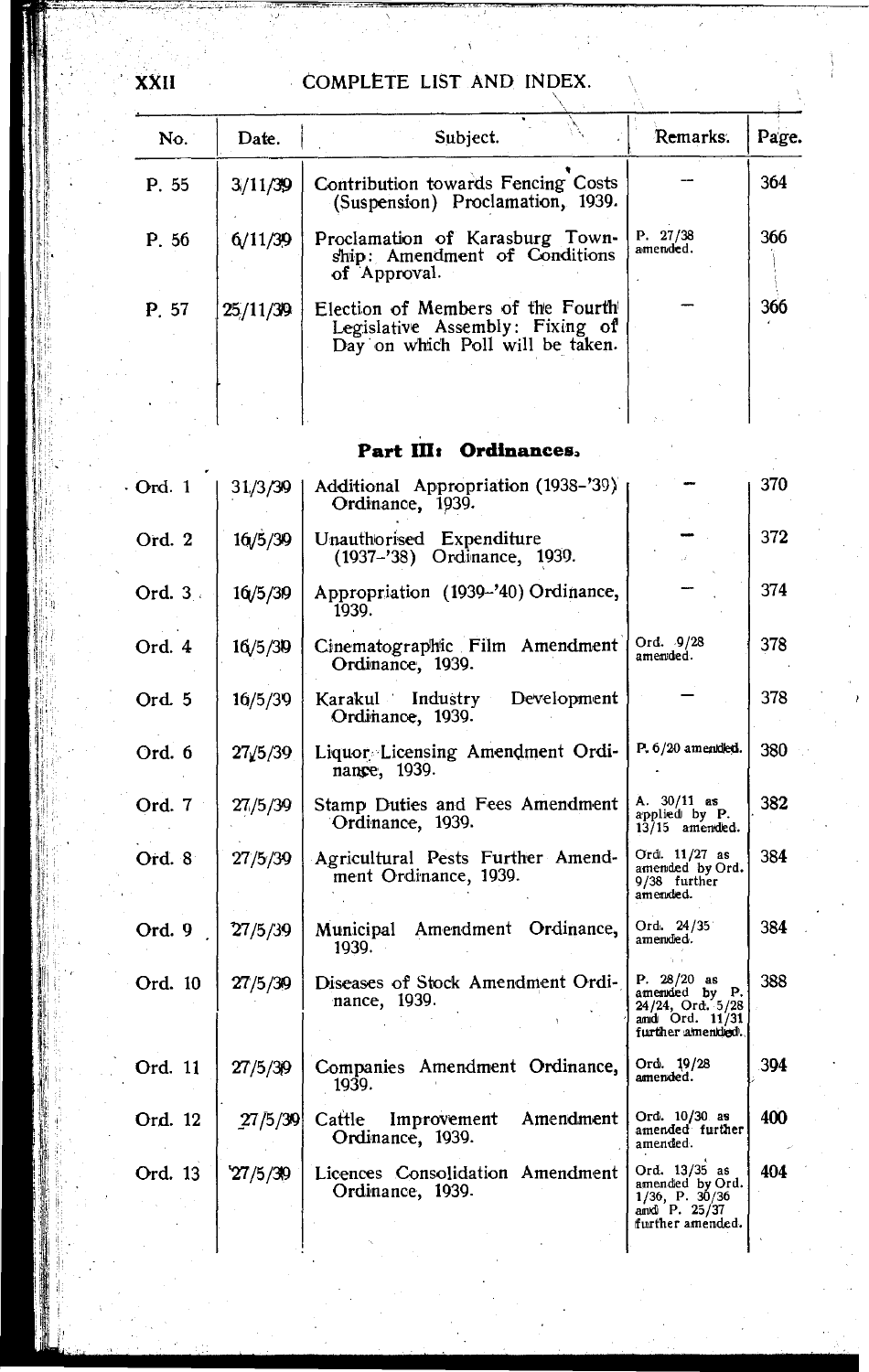| No.       | Date.   | Subject.                                                                                                      | Remarks.                                                                                     | Page. |
|-----------|---------|---------------------------------------------------------------------------------------------------------------|----------------------------------------------------------------------------------------------|-------|
| Ord. 14   | 27/5/39 | Motor Vehicle<br>and<br>Wheel<br>Tax<br>Amendment Ordinance, 1939.                                            | Ord. 17/37<br>amended.                                                                       | 412   |
| Ord. 15   | 7/6/39  | Shop Hours and Shop Assistants<br>Ordinance, 1939.                                                            | <b>P.</b> $9/21$ as<br>amended and<br>Ord. 8/27 as<br>amended re-                            | 412   |
| Ord. 16   | 7/6/39  | Trespass of Animals Ordinance, 1939.                                                                          | pealed.<br>P. 5/17 as<br>amended, Ord.<br>9/31 as amended<br>anudi Ord. 7/38<br>repealed.    | 428   |
|           |         | Part IV: Government Notices.                                                                                  |                                                                                              |       |
| G.N. 1    | 3/1/39  | Magistrates, Karibib and Okahandja:  <br>Appointments as                                                      | Not printed.<br>G. 772, p. 1633.                                                             |       |
| G.N.2     | 3/1/39  | Native Commissioners, Magisterial<br>Districts of Karibib and Oka-<br>handja: Appointments as                 | do.                                                                                          |       |
| $G.N.3$ . | 3/1/39  | Regulations relating to Animal-<br>drawn Vehicles: Cancellation of<br>section two                             | G.N. 37/38<br>amended.                                                                       | 474   |
| $-G.N. 4$ | 3/1/39  | Regulations under the Licences Con-<br>solidation Ordinance, 1935:<br>Amendment of                            | $G.N.$ 177/35<br>amended.                                                                    | 474   |
| G.N. 5    | 3/1/39  | Registering Officer, Electoral Di-<br>visions of Windhoek Central and<br>Windhoek District: Appointment<br>as | Not printed.<br>G. 772, p. 1635.                                                             |       |
| G.N. 6    | 3/1/39  | Reserve Board, Franzfontein Native<br>Reserve: Appointment of Members                                         | Not printed.<br>G. 772, p. 1636.                                                             |       |
| G.N. 7    | 3/1/39  | Regulations governing the Intro-<br>duction of Stock and Produce<br>from the Bechuanaland Protec-<br>torate   | G.N. 53/31 and<br>$G.N.$ 143/34<br>amended and<br>G.N. 6/37 and<br>G.N. 94/37 re-<br>pealed. | 480   |
| G.N. 8    | 3/1/39  | Clerk of the Court, Warmbad:<br>Appointment as                                                                | Not printed.<br>G. 772, p. 1637.                                                             |       |
| G.N. 9    | 3/1/39  | Marriage Officers: Appointment as                                                                             | do.                                                                                          |       |
| G.N. 10   | 16/1/39 | Registering Officer, Electoral Di-<br>vision of Warmbad: Appointment<br>as                                    | Not printed.<br>G. 773, p. 1644.                                                             |       |
| G.N. 11   | 16/1/39 | Central Roads Board: Appointment<br>of Members                                                                | Not printed.<br>G. 773, p. 1645.                                                             |       |
| G.N. 12   | 16/1/39 | Outjo Cattle Improvement<br>Area:<br>Appointment of Boards                                                    | do.                                                                                          |       |
| G.N. 13   | 16/1/39 | . Tax<br>Assessor for<br>South<br><b>West</b><br>Africa: Appointment as                                       | do.                                                                                          |       |
|           |         |                                                                                                               |                                                                                              |       |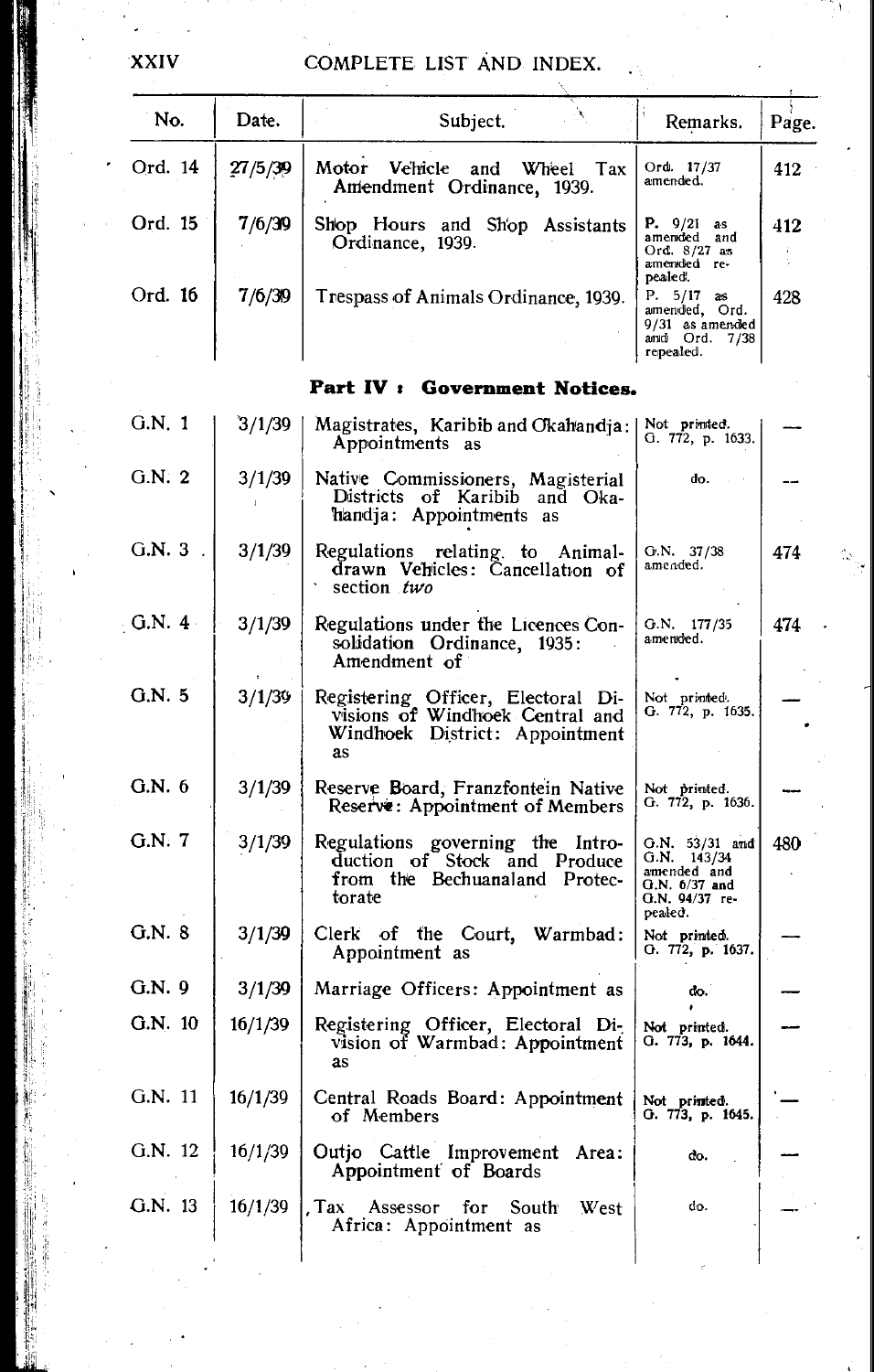| No.       | Date.   | Subject.                                                                                            | Remarks.                         | Page. |
|-----------|---------|-----------------------------------------------------------------------------------------------------|----------------------------------|-------|
| $G.N.$ 14 | 16/1/39 | Registering Officer: Electoral Di-<br>vision of Grootfontein: Appoint-<br>ment as                   | Not primted.<br>G. 773, p. 1645. |       |
| G.N. 15   | 16/1/39 | Special Justice of the Peace, Groot-<br>fontein: Appointment as                                     | do.                              |       |
| $G.N.$ 16 | 1/2/39  | Administration of Estates Act, 1913:<br>Amendment of Regulations                                    |                                  | 482   |
| G.N. 17   | 1/2/39  | Land and Agricultural Bank of<br>South West Africa: Staff Regu-<br>lations                          | Not printed.<br>G. 775, p. 1662. |       |
| $G.N.$ 18 | 1/2/39  | Native Labour Regulations (Mines<br>and Works): Table of Disable-<br>ment Percentages               |                                  | 484   |
| G.N. 19   | 1/2/39  | Management Board<br>οf<br>Village<br>Outjo: Appointment of Member                                   | Not printed.<br>O. 775, p. 1688. |       |
| G.N. 20   | 1/2/39  | Pound at Okanakasewa, District<br>Grootfontein: Disestablishment of                                 | Not printed.<br>G. 775, p. 1689. |       |
| G.N.21    | 1/2/39  | Examining Officer in terms of the<br>Motor Vehicle and Wheel Tax<br>Ordinance, 1937: Appointment as | do.                              |       |
| G.N. 22   | 1/2/39  | Okahandja Cattle Improvement<br>Area: Appointment of Member<br>of Board                             | do.                              |       |
| G.N.23    | 1/2/39  | Reserve Board, Tses Native Re-<br>serve: Appointment of Members                                     | do.                              |       |
| G.N. 24   | 15/2/39 | Arms and Ammunition Proclama-<br>tion, 1938: Regulations                                            |                                  | 486   |
| G.N.25    | 15/2/39 | Marriage Officer: Appointment as                                                                    | Not printed.<br>G 776, p. 1717.  |       |
| 4G.N. 26  | 15/2/39 | Motor Vehicle Authority: Appoint-<br>ment as                                                        | do.                              |       |
| G.N. 27   | 15/2/39 | .Commissioner of Oaths: Appoint-<br>ments as and Cancellation of<br>Appointments as                 | db.                              |       |
| G.N. 28   | 15/2/39 | Clerks of the Court, Karibib and<br>Windhoek: Appointments as                                       | Not printed.<br>G. 776, p. 1718. |       |
| G.N. 29   | 15/2/39 | Karibib Municipality: Amendment<br>of Street and Traffic Regula-<br>tions                           | đο.                              |       |
| G.N.30    | 15/2/39 | Assistant Clerk of the Court,<br>Gochas: Appointment<br>as                                          | do.                              |       |
| G.N. 31   | 1/3/39  | Demonitization of Coronation<br>Stamps for Revenue Purposes                                         | Not printed.<br>G. 777, p. 1726. |       |
|           |         |                                                                                                     |                                  |       |

**XXVI**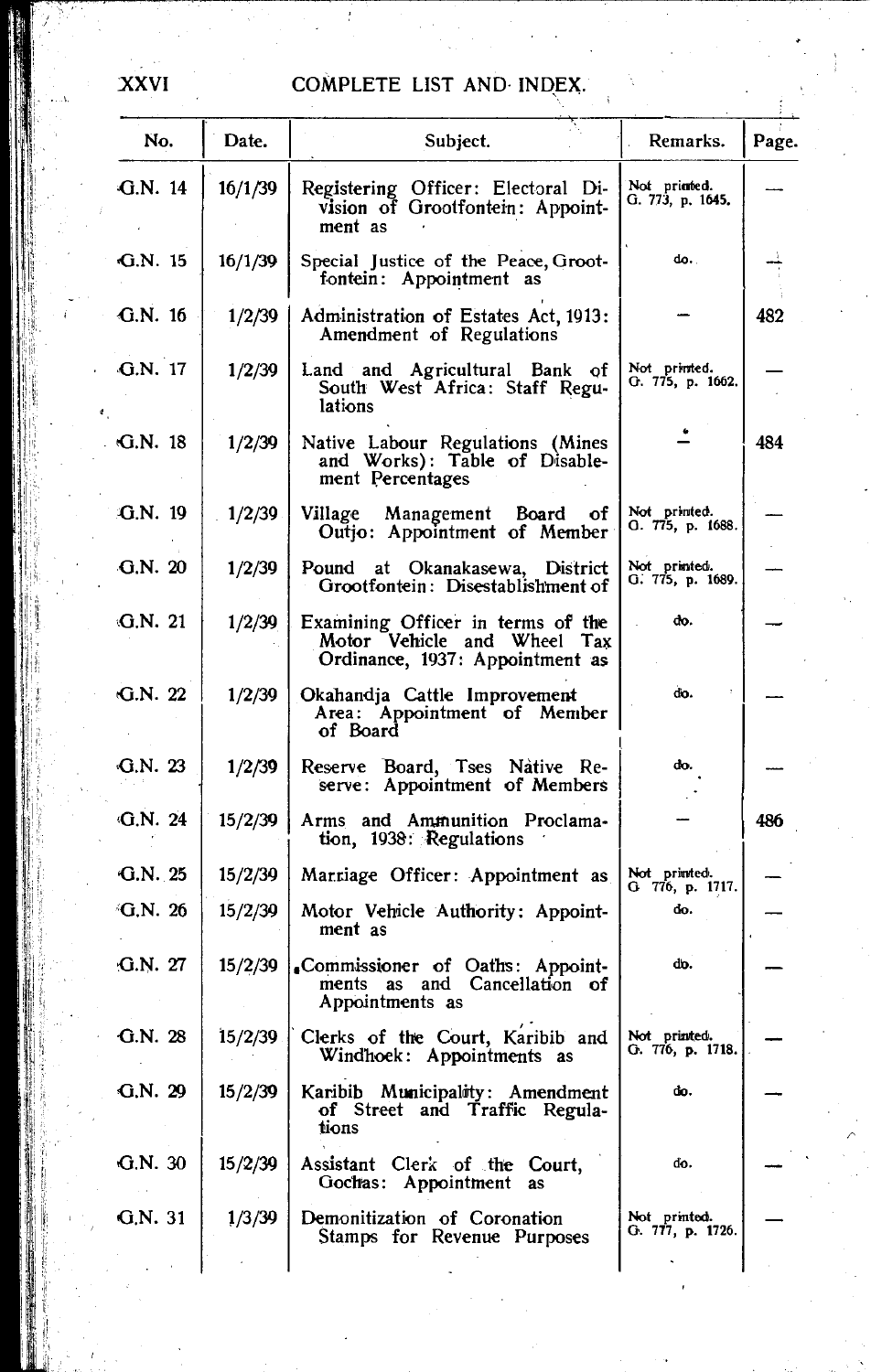| No.     | Date.   | Subject.                                                                                                                                       | Remarks.                         | Page. |
|---------|---------|------------------------------------------------------------------------------------------------------------------------------------------------|----------------------------------|-------|
| G.N. 32 | 1/3/39  | Commissioner of Oaths, District<br>Okahandja: Appointment as                                                                                   | Not printed.<br>G. 777, p. 1726. |       |
| G.N. 33 | 1/3/39  | Additional Native Commissioner for<br>South West Africa: Appointment<br>as                                                                     | do.                              |       |
| G.N. 34 | 1/3/39  | Reserve Board, Otjohorongo Na-<br><b>Reserve:</b><br>Appointment of<br>tive :<br>Members                                                       | do.                              |       |
| G.N. 35 | 15/3/39 | Registering Officer, Electoral Di-<br>vision of Warmbad: Appointment<br>as                                                                     | Not printed.<br>G. 779, p. 1740. |       |
| G.N. 36 | 15/3/39 | Marriage Officers: Appointment as                                                                                                              | do.                              |       |
| G.N. 37 | 15/3/39 | Reserve Board, Okombahe Native<br><b>Reserve: Appointment of Members</b>                                                                       | do.                              |       |
| G.N. 38 | 15/3/39 | Commissioner of Oaths, District<br>Gibeon: Appointment as                                                                                      | Not printed.<br>G. 779, p. 1741. |       |
| G.N. 39 | 15/3/39 | Magistrate, Swakopmund: Appoint-<br>ment as                                                                                                    | do.                              |       |
| G.N. 40 | 15/3/39 | Native Commissioner, Magisterial<br>District of Swakopmund: Appoint-<br>ment as                                                                | đo.                              |       |
| G.N. 41 | 15/3/39 | Examining Officer in terms of the<br>Motor Vehicle and Wheel Tax<br>Ordinance, 1937: Appointment as                                            | do.                              |       |
| G.N. 42 | 15/3/39 | Motor Vehicle Authority: Appoint-<br>ment as                                                                                                   | do.                              |       |
| G.N. 43 | 15/3/39 | Clerk of the Court, Warmbad:<br>Appointment as                                                                                                 | Not primted.<br>G. 779, p. 1742. |       |
| G.N. 44 | 15/3/39 | Village Management Board, Karas-<br>burg: Appointment of Members                                                                               | do.                              |       |
| G.N. 45 | 27/3/39 | Protection of Game, 1939                                                                                                                       | Not printed.<br>G. 780, p. 1754. |       |
| G.N. 46 | 31/3/39 | Ordinance, 1939: Promulgation of                                                                                                               | Vide, p. 370.                    |       |
| G.N. 47 | 1/4/39  | Examining Officers in terms of the<br>Motor Vehicle and Wheel<br>Tax<br>Ordinance, 1937: Appointment as                                        | Not printed.<br>G. 783, p. 1765. |       |
| G.N. 48 | 1/4/39  | Motor Vehicle Authorities: Appoint-<br>ment as                                                                                                 | do.                              |       |
| G.N. 49 | 1/4/39  | Fixing of Maximum Weight of<br>Canned Crayfish under the Canned<br>Crayfish Tax Proclamation, 1937,<br>for the year ending 31st March,<br>1940 | do.                              |       |

XXVIII

Contact .

ふり シンプラ 島本

againn.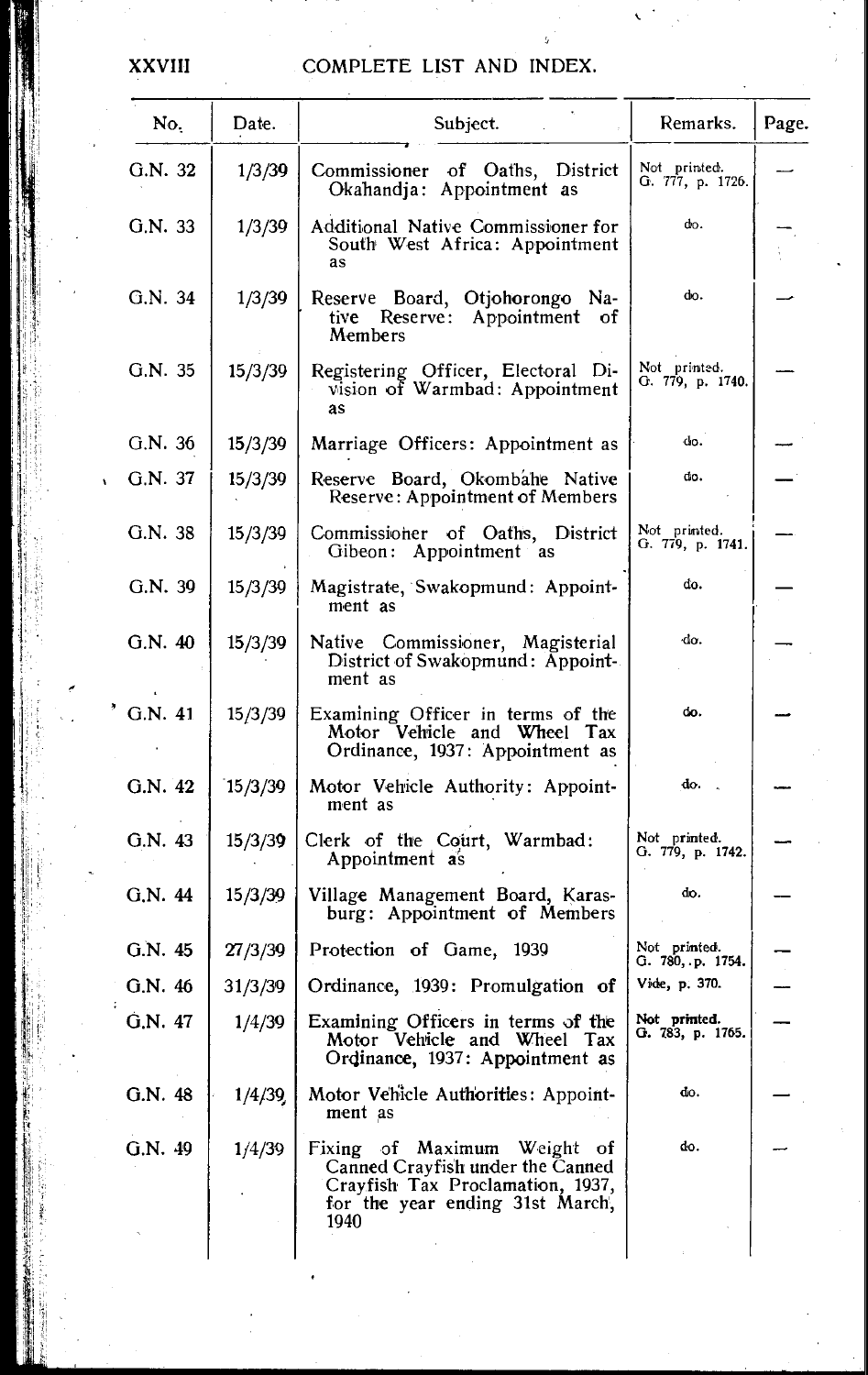| No.     | Date.   | Subject.                                                                                                                                | Remarks.                         | Page. |
|---------|---------|-----------------------------------------------------------------------------------------------------------------------------------------|----------------------------------|-------|
| G.N.50  | 1/4/39  | Fencing Ward No. 1, District<br>Warmbad: Contributions towards<br>costs of dividing fences declared<br>obligatory                       |                                  | 524   |
| G.N. 51 | 1/4/39  | Diseases of Stock Proclamation,<br>1920: Johne's Disease                                                                                |                                  | 524   |
| G.N. 52 | 1/4/39  | Registering Officer for the Pro-<br>claimed Area of Mariental:<br>Appointment as                                                        | Not printed.<br>G. 783, p. 1766. |       |
| G.N. 53 | 1/4/39  | Registering Officer for the Pro-<br>claimed Area of Mariental:<br>Appointment as                                                        | do.                              |       |
| G.N. 54 | 1/4/39  | Reserve Board, Kranzplaats Native<br>Reserve: Appointment of Member                                                                     | do.                              |       |
| G.N. 55 | 1/4/39  | Registering Officer for the Pro-<br>claimed Area of Windhoek:<br>Appointment as                                                         | do. .                            |       |
| G.N. 56 | 1/4/39  | Omaruru Municipality: Amendment<br>of Location Regulations                                                                              | do.                              |       |
| G.N. 57 | 1/4/39  | Commissioner of Oaths: Appoint-<br>ment as                                                                                              | Not printed.<br>O. 783, p. 1767. |       |
| G.N. 58 | 1/4/39  | Special Justice of the Peace, Reho-<br>both: Appointment as                                                                             | do.                              |       |
| G.N. 59 | 1/4/39  | Acting Assistant Native Commis-<br>sioner for the district of Wind-<br>hoek: Appointment as                                             | do.                              |       |
| G.N. 60 | 1/4/39  | Extension of the provisions of<br>section one of the Banks Cash<br>Reserve Temporary Amendment<br>Proclamation, $1937$ , to $31/5/1940$ | P. 18/37<br>ex-<br>tended.       | 524   |
| G.N. 61 | `1/4/39 | Clerks of the Court, Gibeon and<br>Outjo: Appointments as                                                                               | Not printed.<br>G. 783, p. 1767. |       |
| G.N. 62 | 20/3/39 | Political Organizations: Declaration<br>as                                                                                              |                                  | 524   |
| G.N. 63 | 4/4/39  | Supplementary<br>Registration<br>of<br>Voters, 1938: Preparation of<br>Supplementary Voters' Roll for<br>1938                           | Not printed.<br>G. 784, p. 1778. |       |
| G.N. 64 | 4/4/39  | Supplementary<br>Registration<br>оf<br>Voters, 1938: Notice to Inhabi-<br>tants of Electoral Divisions                                  | Not printed.<br>G. 784, p. 1779. |       |
| G.N. 65 | 15/4/39 | Aukeigas Native Reserve: Levy of<br>Annual Rate                                                                                         | Not primted.<br>O. 786, p. 1790. |       |
|         |         |                                                                                                                                         |                                  |       |

**XXX**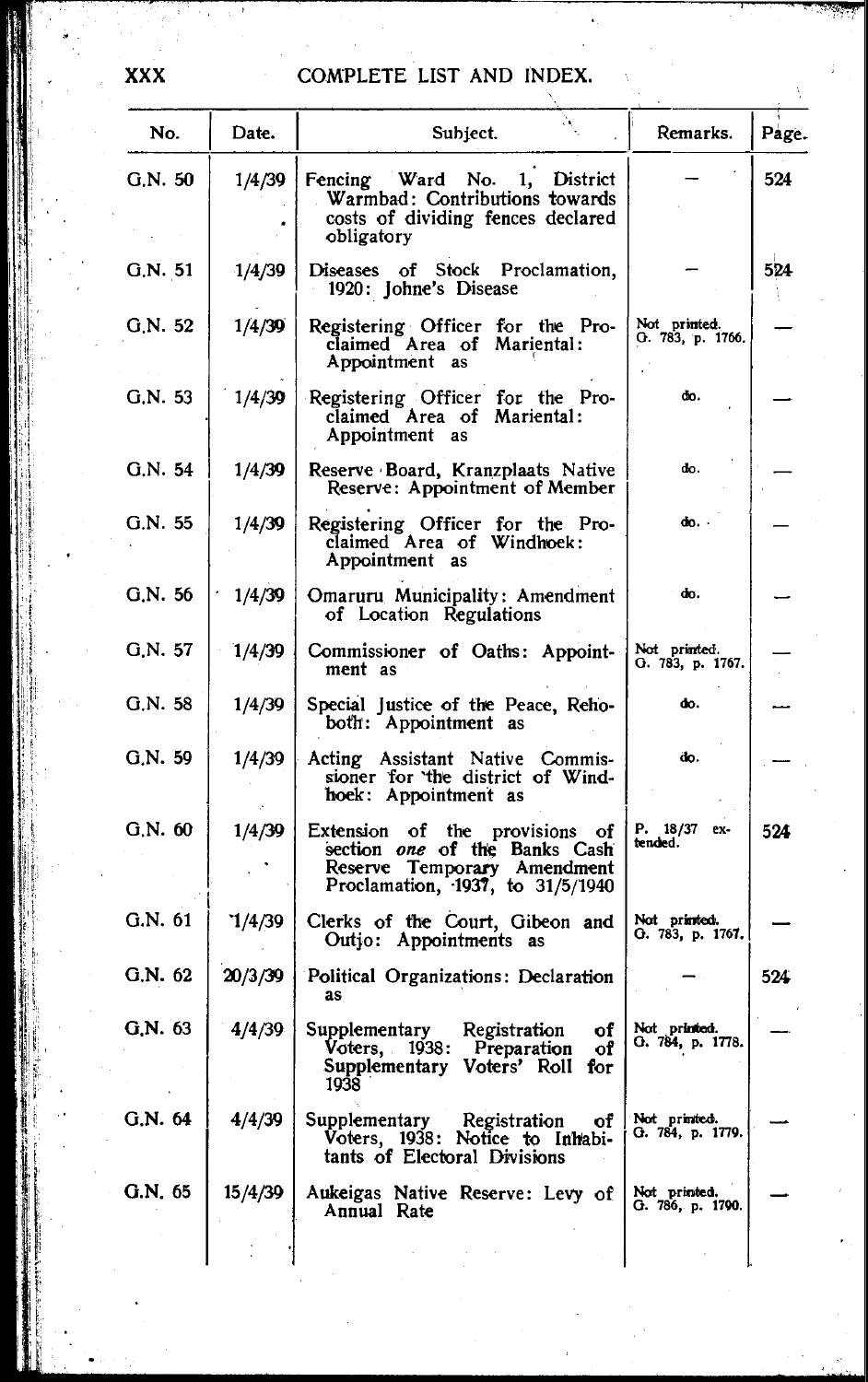| No.     | Date.   | Subject.                                                                                                                  | Remarks.                                                                                                                                                                    | Page. |
|---------|---------|---------------------------------------------------------------------------------------------------------------------------|-----------------------------------------------------------------------------------------------------------------------------------------------------------------------------|-------|
| G.N. 66 | 15/4/39 | German Consul at Windhoek:<br>Provisional Recognition of                                                                  | Not printed.<br>G. 786, p. 1791.                                                                                                                                            |       |
| G.N. 67 | 15/4/39 | Periodical Court, Karasburg, District of Warmbad: Change of<br>Day for holding of Court                                   | do.                                                                                                                                                                         |       |
| G.N. 68 | 15/4/39 | Movement of<br>and<br>Importation<br>Fertilisers and Farm Foods con-<br>taining Products derived from<br>Animal Carcasses | G.N. $150/32$<br>amended.                                                                                                                                                   | 526   |
| G.N. 69 | 15/4/39 | Protection of Undersized Crayfish:<br>Regulation                                                                          | G.N. 77/22,<br>G.N. 31/28,<br>G.N. 3/29, G.N.<br>$187/30, \quad \text{G.N.}$<br>G.N.<br>133/31,<br>155/31,<br>G.N.<br>$106/33$ , G.N.<br>$6/34$ and $G.N.$<br>9/36 amended. | 528   |
| G.N. 70 | 15/4/39 | Sanctuary for Crayfish and Decla-<br>ration of Close Season                                                               |                                                                                                                                                                             | 530   |
| G.N. 71 | 15/4/39 | Village Management Board, Marien-<br>tal: Street and Traffic Regula-<br>tions -                                           | Not printed.<br>G. 786, p. 1793.                                                                                                                                            |       |
| G.N. 72 | 15/4/39 | Control of Country Hostels:<br>Regulations                                                                                |                                                                                                                                                                             | 530   |
| G.N. 73 | 15/4/39 | Commissioner of Oaths, District<br>Keetmanshoop: Appointment as                                                           | Not printed.<br>Q. 786, p. 1802.                                                                                                                                            |       |
| G.N. 74 | 15/4/39 | Acting Judge of the High Court<br>of South West Africa: Appoint-<br>ment as                                               | do.                                                                                                                                                                         |       |
| G.N. 75 | 1/5/39  | Government Veterinary Officers:<br>Services to the Public                                                                 | $G.N. 28/36$ as<br>amended further<br>amended.                                                                                                                              | 544   |
| G.N.76  | 1/5/39  | Tariff of Charges for Government<br>Surveys                                                                               | G.N. 25/21<br>repealed.                                                                                                                                                     | 544   |
| G.N. 77 | 1/5/39  | Special Justices of the Peace for<br>South West Africa: Appointment<br>as                                                 | Not printed.<br>G. 789, p. 1840.                                                                                                                                            |       |
| G.N. 78 | 1/5/39  | Circuit Courts: Division of Terri-<br>tory into Circuit Districts, and<br>fixing of dates, etc., for holding<br>of Courts | do.                                                                                                                                                                         |       |
| G.N. 79 | 1/5/39  | Park<br>Gardens<br>and<br>Government<br>Regulations                                                                       |                                                                                                                                                                             | 564   |
| G.N. 80 | 1/5/39  | Examining Officers in terms of the<br>Motor Vehicle and Wheel Tax<br>Ordinance, 1937: Appointment as                      | Not printed.<br>G. 789, p. 1842.                                                                                                                                            |       |
|         |         |                                                                                                                           |                                                                                                                                                                             |       |

**XXXII**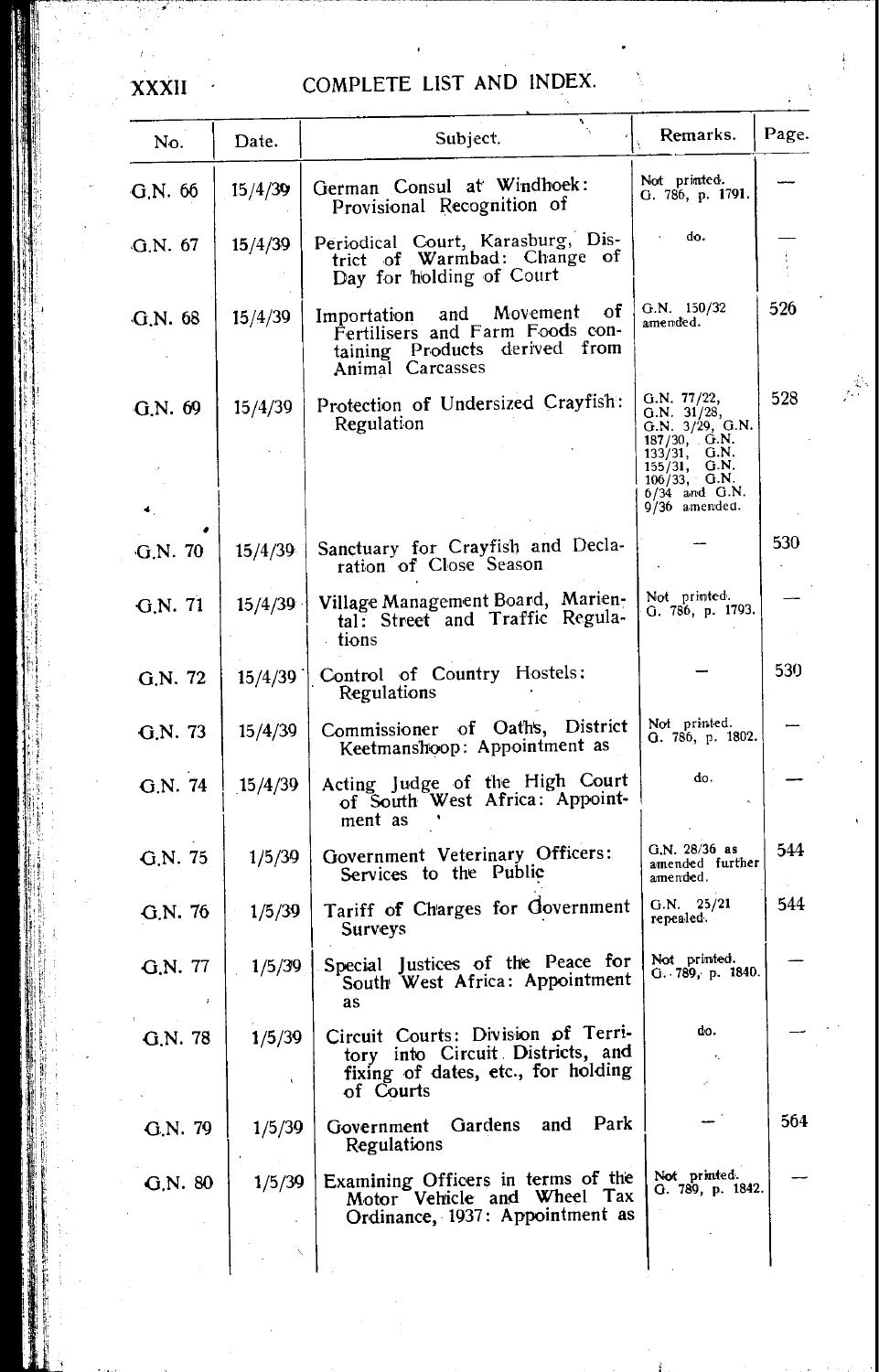| No.     | Date.   | Subject.                                                                                        | Remarks.                                     | Page. |
|---------|---------|-------------------------------------------------------------------------------------------------|----------------------------------------------|-------|
| G.N. 81 | 1/5/39  | Motor Vehicle Authorities: Appoint-<br>ment as                                                  | Not printed.<br>G <sup>.</sup> 789, p. 1843. |       |
| Q.N. 82 | 15/5/39 | Introduction of Hay or Straw used<br>for Packing of Merchandise:<br>Regulations                 |                                              | 566   |
| G.N. 83 | 15/5/39 | Consul-General of Belgium at Pre-<br>toria for South West Africa:<br>Provisional Recognition of | Not printted.<br>G. 790, p. 1856.            |       |
| G.N. 84 | 15/5/39 | Export of Karakul Pelts: Prescrip-<br>tion of Forms                                             | Superseded by<br>G.N. 127/39.                |       |
| G.N. 85 | 15/5/39 | Village Management Board, Usakos:<br>Slaughterhouse Regulations                                 | Not printed.<br>G. 790, p. 1857.             |       |
| G.N. 86 | 16/5/39 | Ordinances, 1939: Promulgation of                                                               | Vide p. 372.                                 |       |
| G.N. 87 | 1/6/39  | Annual Registration of Voters, 1939                                                             | Not printed.<br>G. 792, p. 1874.             |       |
| G.N. 88 | 1/6/39  | Registration of Voters, 1939                                                                    | Not primted.<br>G. 792, p. 1875.             |       |
| G.N. 89 | 1/6/39  | Special Justice of the Peace for<br>South West Africa: Appointment<br>as                        | Not printted.<br>G. 792, p. 1876.            |       |
| Q.N. 90 | 1/6/39  | Village<br>Management<br>Board of<br>Grootfontein: Street and Traffic<br>Regulations            | do.                                          |       |
| G.N. 91 | 1/6/39  | Urban Local Authority of Usakos:<br>Amendment of Location Regula-<br>tions                      | do.                                          |       |
| G.N. 92 | 1/6/39  | Otjimbingwe Native Reserve:<br>Extension of                                                     | G.N. $21/26$<br>amended.                     | 570   |
| G.N. 93 | 1/6/39  | Clerk of the Court, Swakopmund:<br>Appointment as                                               | Not printed.<br>G. 792, p. 1877.             |       |
| G.N. 94 | 1/6/39  | Windhoek: Appoint-<br>Magistrate,<br>ment as                                                    | do.                                          |       |
| G.N. 95 | 1/6/39  | Native Commissioner, Magisterial<br>District of Windhoek: Appoint-<br>ment as                   | Not primted.<br>G. 792, p. 1878.             |       |
| G.N. 96 | 1/6/39  | Marriage Officers: Appointment as                                                               | do.                                          |       |
| G.N. 97 | 1/6/39  | Motor Vehicle Authority: Appoint-<br>ment as                                                    | do.                                          |       |
| G.N.98  | 1/6/39  | Ordinances, 1939: Promulgation of                                                               | Vide p. 380.                                 |       |
| G.N. 99 | 13/6/39 | Ordinances, 1939: Promulgation of                                                               | Vide p. 412.                                 |       |
|         |         |                                                                                                 |                                              |       |

XXXIV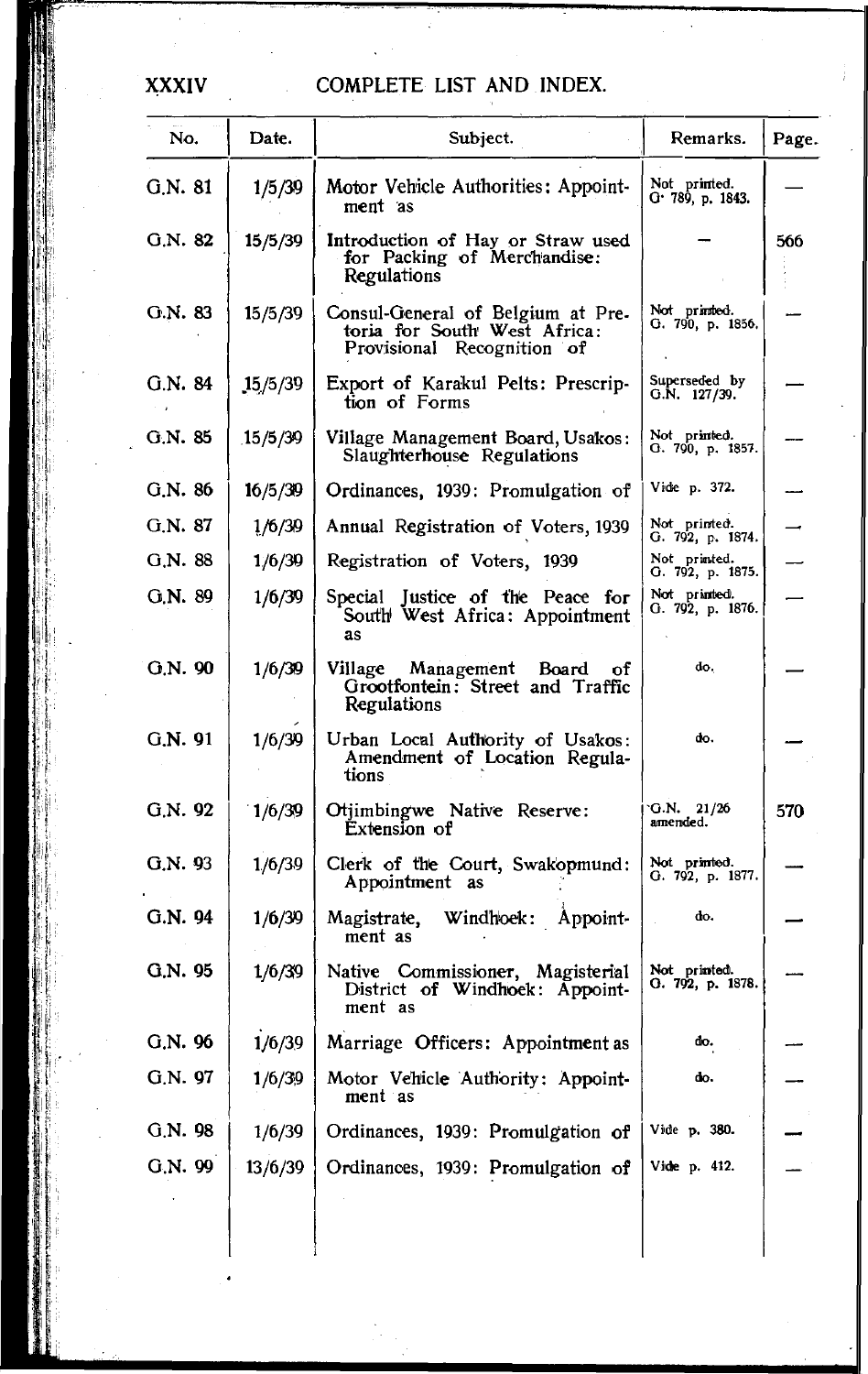| No.                | Date.   | Subject.                                                                                                                                                       | Remarks.                                                                                                                                                                           | Page. |
|--------------------|---------|----------------------------------------------------------------------------------------------------------------------------------------------------------------|------------------------------------------------------------------------------------------------------------------------------------------------------------------------------------|-------|
| G.N. 100           | 15/6/39 | Natives (Urban Areas) Proclama-<br>tion, 1924: Regulations for Pro-<br>claimed Areas: Amendment of                                                             | O.N. 173/24 as<br>amended by G.N.<br>1/37 further<br>amended.                                                                                                                      | 570   |
| G.N. $101$ 15/6/39 |         | Location Charges at Walvis Bay:<br>Amendment of                                                                                                                | Not prinwted.<br>G. 797, p. 1928.                                                                                                                                                  |       |
| G.N. 102           | 15/6/39 | Supplementary Registration<br>Voters, 1938: Appointment<br>оť<br>of<br><b>Revising Officers</b>                                                                | Not printed.<br>G. 797, p. 1929.                                                                                                                                                   |       |
| G.N. 103           | 15/6/39 | Rules of Court: High Court of<br>South West Africa                                                                                                             |                                                                                                                                                                                    | 570   |
| G.N. 104           | 15/6/39 | Registering Officer for the Pro-<br>claimed Area of Swakopmund:<br>Appointment as                                                                              | Not printed.<br>G. 797, p. 1976.                                                                                                                                                   |       |
| G.N. 105           | 15/6/39 | Municipality of Omaruru: Regula-<br>tions governing the Supply and<br>Use of Electricity for Lighting,<br>Heating, Power and other pur-<br>poses               | do.                                                                                                                                                                                |       |
| G.N. 106           | 8/6/39  | Commission of Enquiry regarding<br>the Native Beer Hall in Wind-<br>hoek Urban Location, and Na-<br>tive Labour Requirements<br>in<br>Windhoek: Appointment of | Not primuted.<br>G. 797, p. 2000.                                                                                                                                                  |       |
| G.N. 107           | 15/6/39 | Native Reserve Regulations:<br>Amendment of                                                                                                                    | $G.N. 68/24$ as<br>ammended by<br>G.N. 238/30,<br>G.N. 49/34,<br>G.N. 169/35,<br>G.N. 179/35,<br>G.N. 124/37,<br>O.N. 20/38,<br>G.N. 129/38 and<br>G.N. 198/38<br>further amended. | 714   |
| G.N. 108           | 19/6/39 | Commission of Enquiry regarding<br>the Native Beer Hall in Wind-<br>hoek Urban Location                                                                        | Not primited.<br>G. 798, p. 2010.                                                                                                                                                  |       |
| Q.N. 109           | 1/7/39  | Advisory Council: Appointment of<br>Member                                                                                                                     | Not printed.<br>G. 799, p. 2016.                                                                                                                                                   |       |
| Q.N. 110           | 1/7/39  | Marriage Officers: Appointment as                                                                                                                              | do.                                                                                                                                                                                |       |
| G.N: 111           | 1/7/39  | Special Justice of the Peace, Swa-<br>kopmund: Appointment as                                                                                                  | do.                                                                                                                                                                                |       |
| G.N. 112           | 1/7/39  | Registering Officer, Electoral Di-<br>vision of Warmbad: Appoint-<br>ment as                                                                                   | do.                                                                                                                                                                                |       |
| G.N. 113           | 1/7/39  | Examining Officers in terms of<br>the Motor Vehicle and Wheel<br>Tax Ordinance, 1937: Appoint-<br>ment as                                                      | Not printed.<br>G. 799, p. 2017.                                                                                                                                                   |       |
|                    |         |                                                                                                                                                                |                                                                                                                                                                                    |       |

#### XXXVI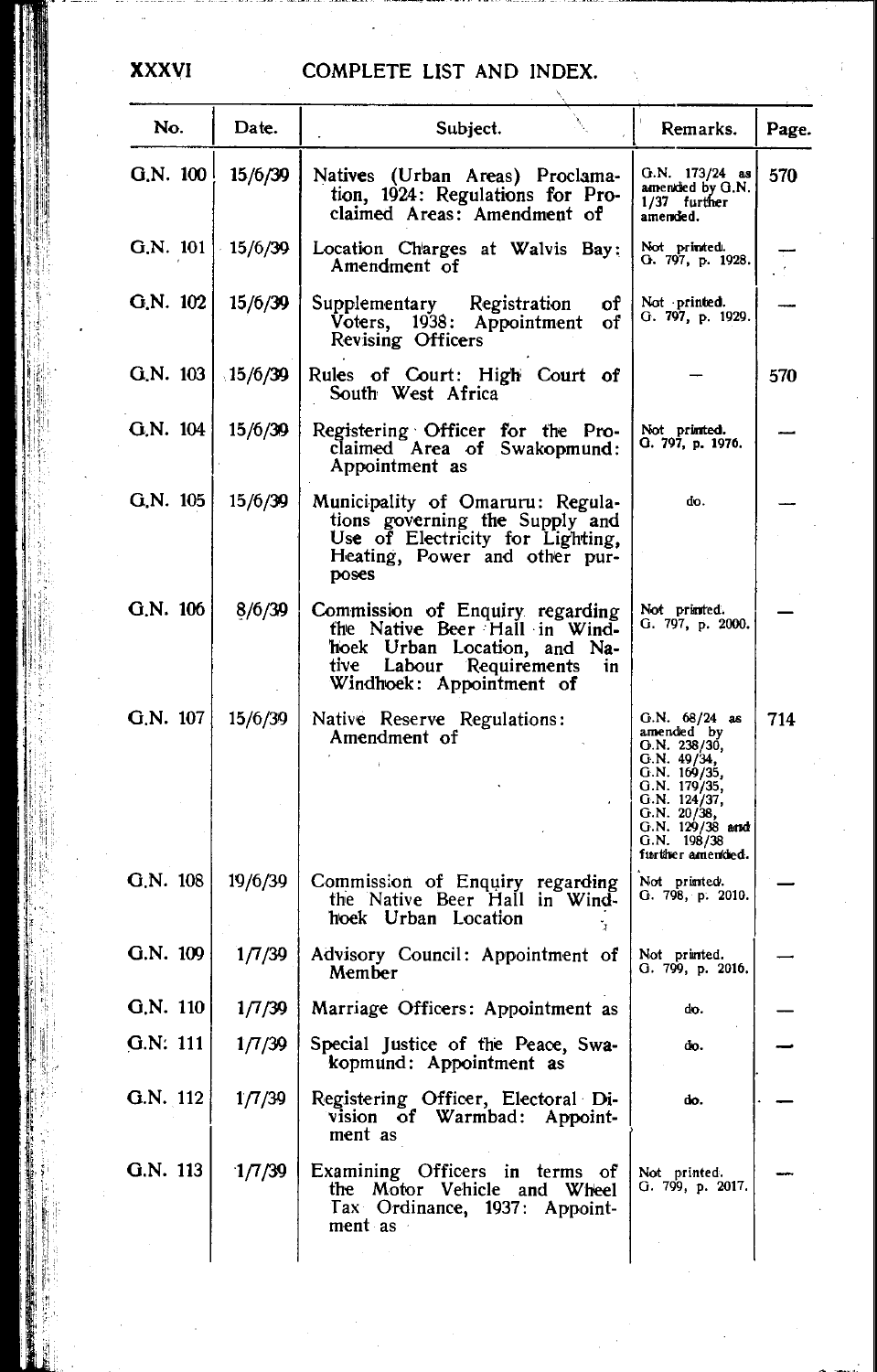### **XXXVIII**

| No.      | Date.      | Subject.                                                                                                            | Remarks.                         | Page. |
|----------|------------|---------------------------------------------------------------------------------------------------------------------|----------------------------------|-------|
| G.N. 114 | 1/7/39     | Motor Vehicle Authority: Appoint-<br>ment as                                                                        | Not printed.<br>G. 799, p. 2017. |       |
| G.N. 115 | 1/7/39     | Clerk of the Court, Warmbad:<br>Appointment as                                                                      | do.                              |       |
| G.N. 116 | 1/7/39     | Game Wardens: Appointment as                                                                                        | do.                              |       |
| G.N. 117 | 1/7/39     | Tariff of Fees recoverable by<br>Local Authorities on Hospital<br>Expenditure                                       |                                  | 716   |
| G.N. 118 | 1/7/39     | Assistant Clerk of the Court, Otavi-<br>fontein: Appointment as                                                     | Not printed.<br>G. 799, p. 2018. |       |
| G.N. 119 | 15/7/39    | Commissioner of Oaths, District<br>Gobabis: Appointment as                                                          | Not printed.<br>G. 800, p. 2030. |       |
| G.N. 120 | 15/7/39    | Registering Officer for the Pro-<br>claimed Area of Warmbad:<br>Appointment as                                      | do.                              |       |
| G.N. 121 | 15/7/39    | Diseases of Stock Proclamation,<br>1920: Psittacosis Disease                                                        |                                  | 716   |
| G.N. 122 | 15/7/39    | Lungsickness Inoculation: Kaoko-<br>veld District                                                                   | Not printed.<br>G. 800, p. 2030. |       |
| G.N. 123 | 15/7/39    | Karakul Industry Advisory Board:<br>Appointment of Members                                                          | Not printed.<br>G. 800, p. 2031. |       |
| G.N. 124 | 15/7/39    | Vaccines, Sera and Cultures or Pre-<br>parations of Pathogenic Micro-<br>organisms: Regulations                     |                                  | 716   |
| G.N. 125 | 15/7/39    | Shop Hours and Shop Assistants<br>Ordinance, 1939: Opening and<br>Hours,<br>Swakopmund<br>Closing<br>Municipal Area | Not printed.<br>G. 800, p. 2033. |       |
| G.N. 126 | 15/7/39    | Secretary for South West Africa:<br>Appointment as                                                                  | do.                              |       |
| G.N. 127 | 24/7/39    | Karakul Pelt Export Duty Amend-<br>ment Proclamation, 1939: Regu-<br>lations                                        | G.N. 84/39<br>superseded.        | 720   |
| G.N. 128 | 1/8/39     | Registration of Voters, 1939:<br>Appointment of Revising Officers                                                   | Not printed.<br>О. 804, р. 2059. |       |
| G.N. 129 | $1/8/39$ . | Village Management Board of<br>Gobabis: Appointment of Member                                                       | Not printed.<br>Q. 804, p. 2060. |       |
| G.N. 130 | 1/8/39     | Acting Judge of the High Court<br>of South West Africa: Appoint-<br>ment of                                         | do.                              |       |
|          |            |                                                                                                                     |                                  |       |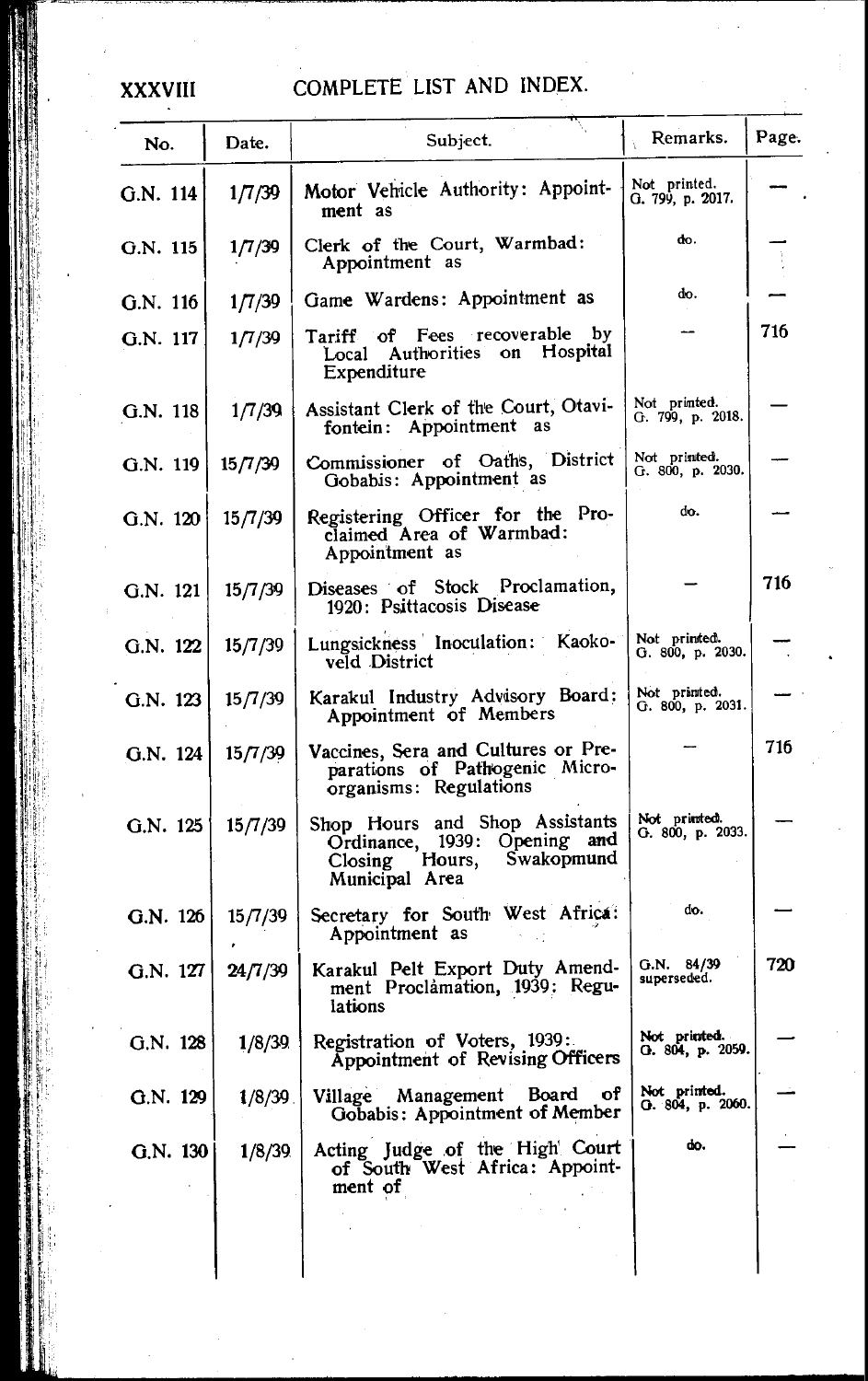| No.       | Date.   | Subject.                                                                                                                              | Remarks.                         | Page. |
|-----------|---------|---------------------------------------------------------------------------------------------------------------------------------------|----------------------------------|-------|
| G.N. 131  | 1/8/39  | Grootfontein Village Management<br>Board: Water Supply Regulations                                                                    | Not primted.<br>O. 804, p. 2064. |       |
| G.N. 132  | 1/8/39  | Rules of Court: Rehoboth Gebiet                                                                                                       |                                  | 722.  |
| G.N. 133  | 1/8/39  | Shop Hours and Shop Assistants<br>Ordinance, 1939: Regulations                                                                        |                                  | 724   |
| G.N. 134  | 1/8/39  | Licences Consolidation Ordinance,<br>1935: Amendment of Regulations                                                                   | G.N. 148/36<br>amended.          | 732   |
| G.N. 135  | 1/8/39  | Diamond Board for South West<br>Africa: Appointment of Members                                                                        | Not primted.<br>G. 804, p. 2069. |       |
| G.N. 136  | 1/8/39  | Bondels Native Reserve: Tariff of<br>Grazing Fees                                                                                     |                                  | 732   |
| G.N. 137  | 1/8/39  | Chief Native Commissioner for<br>South West Africa: Appointment<br>as                                                                 | Not printed.<br>G. 804, p. 2070. |       |
| G.N. 138  | 1/8/39  | Immigration Officers, Windhoek<br>and Outjo: Appointment as                                                                           | do.                              |       |
| G.N. 139  | 15/8/39 | Assistant<br>Clerk of the Court,<br>Hatsamas: Appointment as                                                                          | Not printed.<br>G. 805, p. 2084. |       |
| G.N. 140  | 15/8/39 | Authorised Officer, Karibib, under<br>the Extra-Territorial and Nor-<br>thern Natives Control Proclama-<br>tion, 1935: Appointment as | do.                              |       |
| G.N. 141  | 15/8/39 | Post Office Savings Bank: Cash<br>Account for the year 1938-1939.                                                                     | do.                              |       |
| G.N. 142  | 15/8/39 | Allotment of Sites for Church and<br>School Purposes, Windhoek Na-<br>tive Location: Regulations                                      | Not printed.<br>G. 805, p. 2085. |       |
| G.N. 143  | 15/8/39 | Karibib Cattle Improvement Area:<br>Appointment of Board                                                                              | Not printed.<br>G. 805, p. 2086. |       |
| G.N. 144  | 15/8/39 | Acting Judge of the High Court<br>of South West Africa: Appoint-<br>ment as                                                           | do.                              |       |
| G.N. 145  | 15/8/39 | Registering Officer for the Pro-<br>claimed Area of Karibib:<br>Appointment as                                                        | do.                              |       |
| G.N. 146  | 15/8/39 | Marriage Officers: Appointment as                                                                                                     | do.                              |       |
| G.N. 147  | 15/8/39 | Village Management Board Area,<br>Karasburg: Building Regulations                                                                     | Not primted.<br>О. 805, р. 2087. |       |
| 0. N. 148 | 15/8/39 | Karakul Breeders Association of<br>South West Africa: Constitution,<br>Rules and Bye-Laws:<br>Amend-<br>ment of                       | Not printed.<br>O. 805, p. 2089. |       |
|           |         | $\mathcal{E} \rightarrow$                                                                                                             |                                  |       |

XL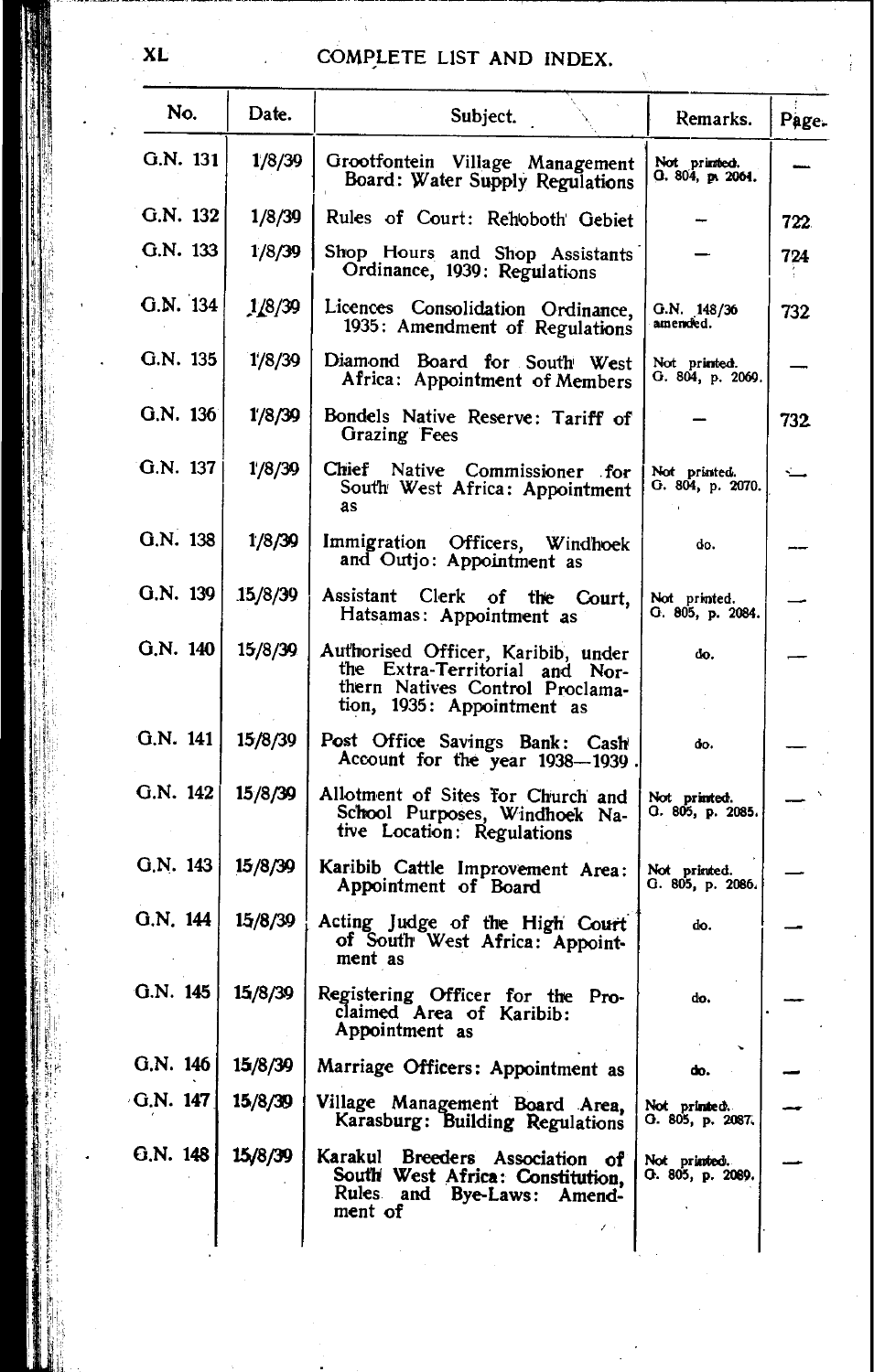| No.                      | Date.                | Subject.                                                                                                                                  | Remarks.                         | Page. |
|--------------------------|----------------------|-------------------------------------------------------------------------------------------------------------------------------------------|----------------------------------|-------|
| G.N. 149                 | 22/8/39              | European Brands registered, can-<br>celled and transferred during the<br>year 1938                                                        | Not printed.<br>G. 806, p. 2097. |       |
| G.N. 150                 | 22/8/39              | Native Stock Brands registered,<br>cancelled and transferred during<br>the year 1938                                                      | Not printed.<br>G. 806, p. 2112. |       |
| G.N. 151                 | 29/8/39              | Deeds Registry Regulations                                                                                                                |                                  | 734   |
| G.N. 152                 | 1 <sub>1</sub> /9/39 | оf<br>Village Management Board<br>οf<br>Appointment<br>Grootfontein:<br>Member                                                            | Not printed.<br>G. 808, p. 2197. |       |
| G.N. 153                 | 1/9/39               | Village Management Board, Karas-<br>burg: Street and Traffic Regula-<br>tions                                                             | do.                              |       |
| G.N. 154                 | 1/9/39               | Village Management Board, Karas-<br>burg: Health Regulations                                                                              | Not printed.<br>G. 808, p. 2202. |       |
| G.N. 155                 | 1/9/39               | Urban Local Authority, Luderitz:<br>Location Regulations                                                                                  | Not printed.<br>G. 808, p. 2203. |       |
| $\widetilde{G}$ . N. 156 | 1/9/39               | Marriage Officer: Appointment as                                                                                                          | Not printed.<br>G. 808, p. 2204. |       |
| $G.N.$ 157               | 1/9/39               | Pound at Otavi, District Grootfon-<br>tein: Appointment of Pound-<br>mistress                                                             | do.                              |       |
| $G.N.$ 158               | 15/9/39              | Magistrates, Luderitz, Rehoboth<br>and Gibeon: Appointments as                                                                            | Not printed.<br>G. 811, p. 2229. |       |
| G.N. 159                 | 15/9/39              | Native Commissioners, Magisterial<br>Districts of Luderitz, Rehoboth<br>and Gibeon: Appointments as                                       | do.                              |       |
| $G.N.$ 160               | 15/9/39              | Village Management Board, Karas-<br>burg: Sanitary Regulations                                                                            | Not printed.<br>G. 811, p. 2230. |       |
| G.N. 161                 | 15/9/30              | Export Officials in terms of the<br>Karakul Pelt Export Duty Amend-<br>ment Proclamation, 1939:<br>Appointment as                         | Not printed.<br>G. 811, p. 2235. |       |
| $G.N.$ 162               | 15/9/39              | Board of Inspectors for the pur-<br>pose of Examining Films:<br>Appointment of Members                                                    | do.                              |       |
| G.N. 163                 | 15/9/39              | Natives (Urban Areas) Proclama-<br>tion, 1924: Regulations for Pro-<br>claimed Areas: Amendment of                                        | G.N. 173/24<br>amended.          | 846   |
| $\cdot$ G.N. 164         | 3/10/39              | Authorised Officer, Warmbad, in<br>terms of the Extra-Territorial and<br>Northern Natives Control Procla-<br>mation, 1935: Appointment as | Not printed.<br>Q. 816, p. 2278. |       |
| G.N. 165                 | 3/10/39              | Reserve Board, Aukeigas Native<br>Reserve: Appointment of Members                                                                         | do.                              |       |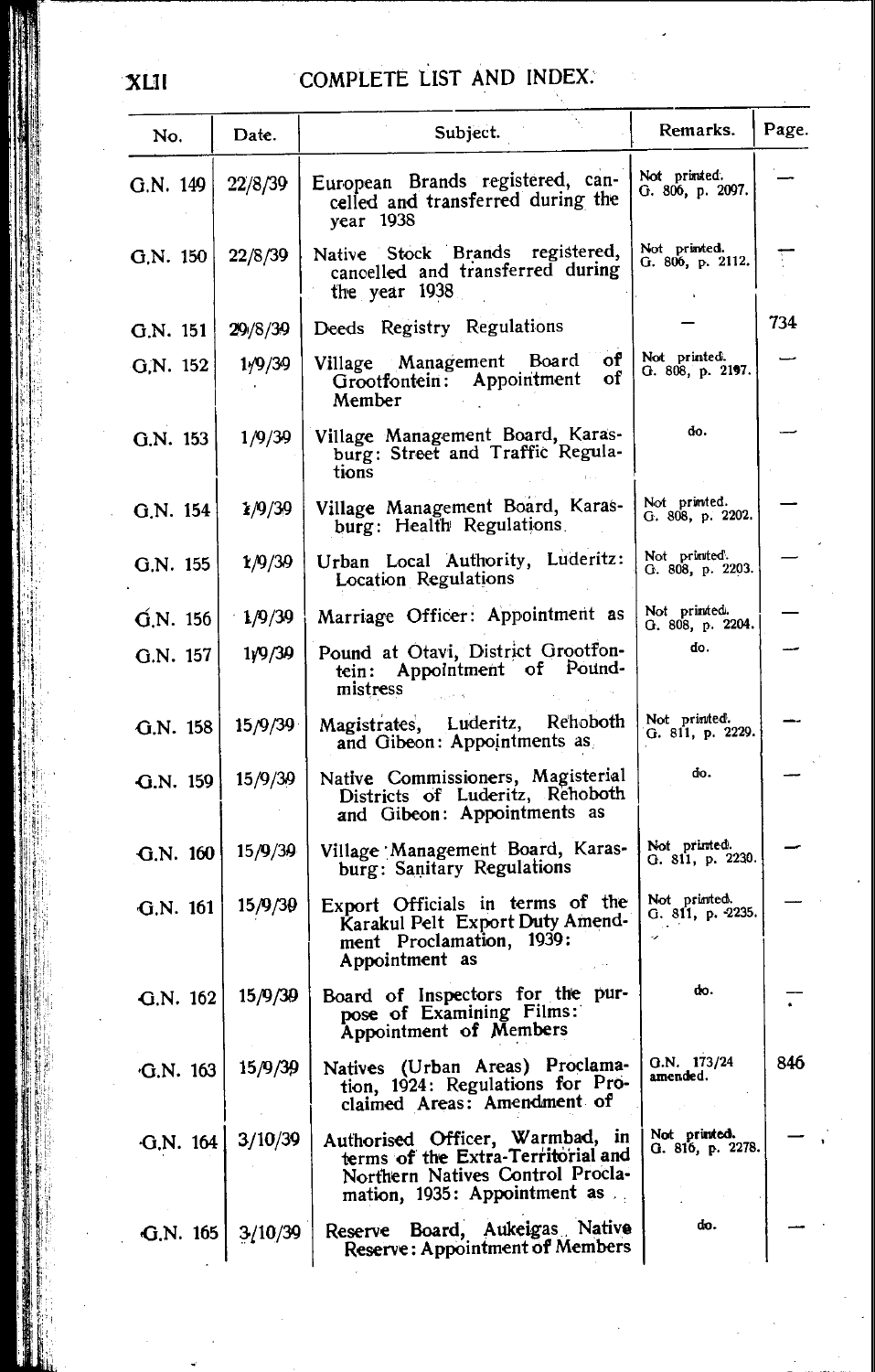| No.                      | Date.               | Subject.                                                                                                                               | Remarks.                         | Page. |
|--------------------------|---------------------|----------------------------------------------------------------------------------------------------------------------------------------|----------------------------------|-------|
| G.N. 166                 | 3/10/39             | Amended Rates of Postage within<br>South West Africa                                                                                   | Not printed.<br>G. 816, p. 2278. |       |
| G.N. 167                 | 3/10/39             | Circuit Courts: Division of Terri-<br>tory into Circuit Districts, and<br>Fixing of Dates, etc., for hol-<br>ding of Courts            | Not printed.<br>G. 816, p. 2279. |       |
| G.N. 168                 | 3/10/39             | Registering Officer, Electoral Di-<br>vision of Otjiwarongo: Appoint-<br>ment as                                                       | do.                              |       |
| G, N. $169$ , $3/10/39$  |                     | Consul-General of Belgium at Pre-<br>toria for South West Africa:<br>Appointment of                                                    | Not primted.<br>G. 816, p. 2280. |       |
| G.N. 170   3/10/39       |                     | Magistrate, Maltahohe: Appoint-<br>ment as                                                                                             | do.                              |       |
| G.N. 171                 | 3/10/39             | Native Commissioner, Magisterial<br>District of Maltahohe: Appoint-<br>ment as                                                         | do.                              |       |
| G.N. 172                 | 3/10/39             | Clerk of the Court, Rehoboth:<br>Appointment as                                                                                        | do.                              |       |
| G.N. 173                 | 3/10/39             | National Emergency Regulations:<br>Appointment of Control Officers                                                                     | do.                              |       |
| G.N. $174   16/10/39$    |                     | Authorised Officer, Rehoboth, in<br>terms of Extra Territorial and<br>Northern Natives Control Pro-<br>clamation, 1935: Appointment as | Not printed.<br>G. 817, p. 2292. |       |
| G.N. 175   16/10/39      |                     | Municipality of Windhoek: Amend-<br>ment of Park Regulations                                                                           | do.                              |       |
| G.N. 176   $16/10/39$    |                     | Cattle Improvement<br>Okahandja<br>Area: Appointment of Members<br>°of Board                                                           | do.                              |       |
| G.N. 177   $16/10/39$    |                     | Shop Hours and Shop Assistants<br>Ordinance, 1939: Opening and<br>Closing Hours, Luderitz Muni-<br>cipality                            | $\sim$ do.                       |       |
| G.N. $178 \mid 16/10/39$ |                     | Shop Inspectors: Appointment of                                                                                                        | Not printed.<br>G. 817, p. 2293. |       |
|                          | G.N. 179   16/10/39 | Shop Hours and Shop Assistants<br>Ordinance, 1939: Opening and<br>Closing Hours,<br>Aus<br>Village<br>Management Board Area            | dio.                             |       |
| G.N. 180                 | 1/11/39             | Shop Hours and Shop Assistants<br>Ordinance, 1939: Opening and<br>Closing Hours, Keetmanshoop<br>Municipal Area                        | Not printed.<br>Q. 819, p. 2315. |       |
| Q.N. 181                 | 1/11/39             | Naturalization List, 1925: Amend-<br>ment of                                                                                           | $Q.N.$ 114/25<br>amended.        | 846   |

. xuv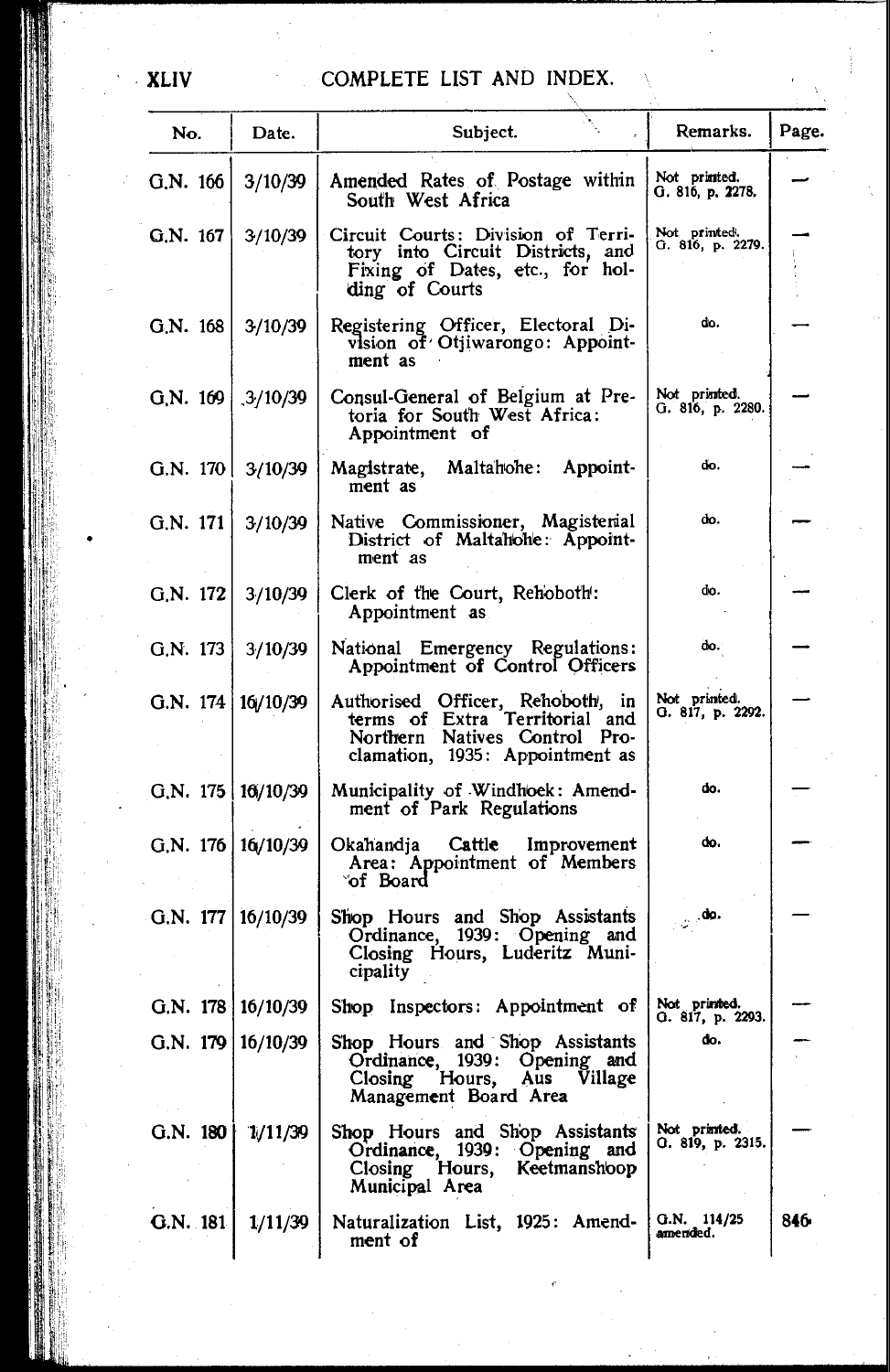| No.               | Date.                 | Subject.                                                                                                                                   | Remarks.                         | Page. |
|-------------------|-----------------------|--------------------------------------------------------------------------------------------------------------------------------------------|----------------------------------|-------|
| G.N. 182          | 1/11/39               | Naturalization Supplementary List,<br>1931: Amendment of                                                                                   | G.N. 13/31<br>amended.           | 850   |
| G.N. 183          | 1/11/39               | Registering Officer for the Pro-<br>claimed Area of Windhoek and<br>Acting Assistant Native Commis-<br>sioner, Windhoek: Appointment as    | Not printed.<br>O. 819, p. 2317. |       |
| G.N. 184          | 1/11/39               | Closed Season for Snoek Fishing<br>in South West African Waters                                                                            |                                  | 852   |
| G.N. 185          | 1/11/39               | Dairy Products Marketing Scheme:<br>Regulations relating to Wrappers                                                                       |                                  | 852.  |
| G.N. 186          | 1/11/39               | Dairy Products Marketing Scheme:<br>Regulations relating to Registra-<br>tion                                                              |                                  | 852   |
| G.N. 187          | 1/11/39               | Karasburg Village Management<br>Board: Sanitary Regulations<br>Tariff of Fees                                                              | Not printed.<br>G. 819, p. 2320. |       |
| G.N. 188          | 1/11/39               | Cattle Improvement Area, Witvlei<br>Periodical Court Area, District<br>Gobabis: Appointment of Mem-<br>bers of Board.                      | do.                              |       |
| G.N. 189          | 1/11/39               | Natives (Urban Areas) Proclama-<br>tion, 1924: Regulations for Pro-<br>claimed Areas: Amendment of                                         | G.N. 173/24<br>amended.          | 858-  |
| G.N. 190          | 1/11/39               | Land Bank Board: Appointment of<br>Members                                                                                                 | Not printed.<br>G. 819, p. 2321. |       |
| G.N. 191 15/11/39 |                       | Registering Officer for the Pro-<br>claimed Area of Windhoek and<br>Acting Assistant Native Commis-<br>sioner, Windhoek: Appointment<br>as | Not printed.<br>G. 820, p. 2335. |       |
|                   | G.N. 192   15/11/39   | Immigration Officer, Luderitz:<br>Appointment as                                                                                           | do.                              |       |
|                   | G.N. 193   15/11/39   | Village Management Board Area<br>of Karasburg: Regulations re-<br>lating to the keeping of Animals                                         | đo.                              |       |
|                   | G.N. 194   15/11/39   | West<br>Rates in South<br>Postage<br>Africa: Amendment of                                                                                  | Not printed.<br>G. 820, p. 2339. |       |
|                   | G.N. 195 15/11/39     | Commissioner of Oaths, District<br>Okahandja: Appointment as                                                                               | do.                              |       |
|                   | G.N. 196   $15/11/39$ | Shop Hours and Shop Assistants<br>Ordinance, 1939: Opening and<br>Closing Hours, Windhoek Muni-<br>cipal Area                              | do.                              |       |
|                   |                       |                                                                                                                                            |                                  |       |

 $\overline{\phantom{a}}$ 

**XLVI**